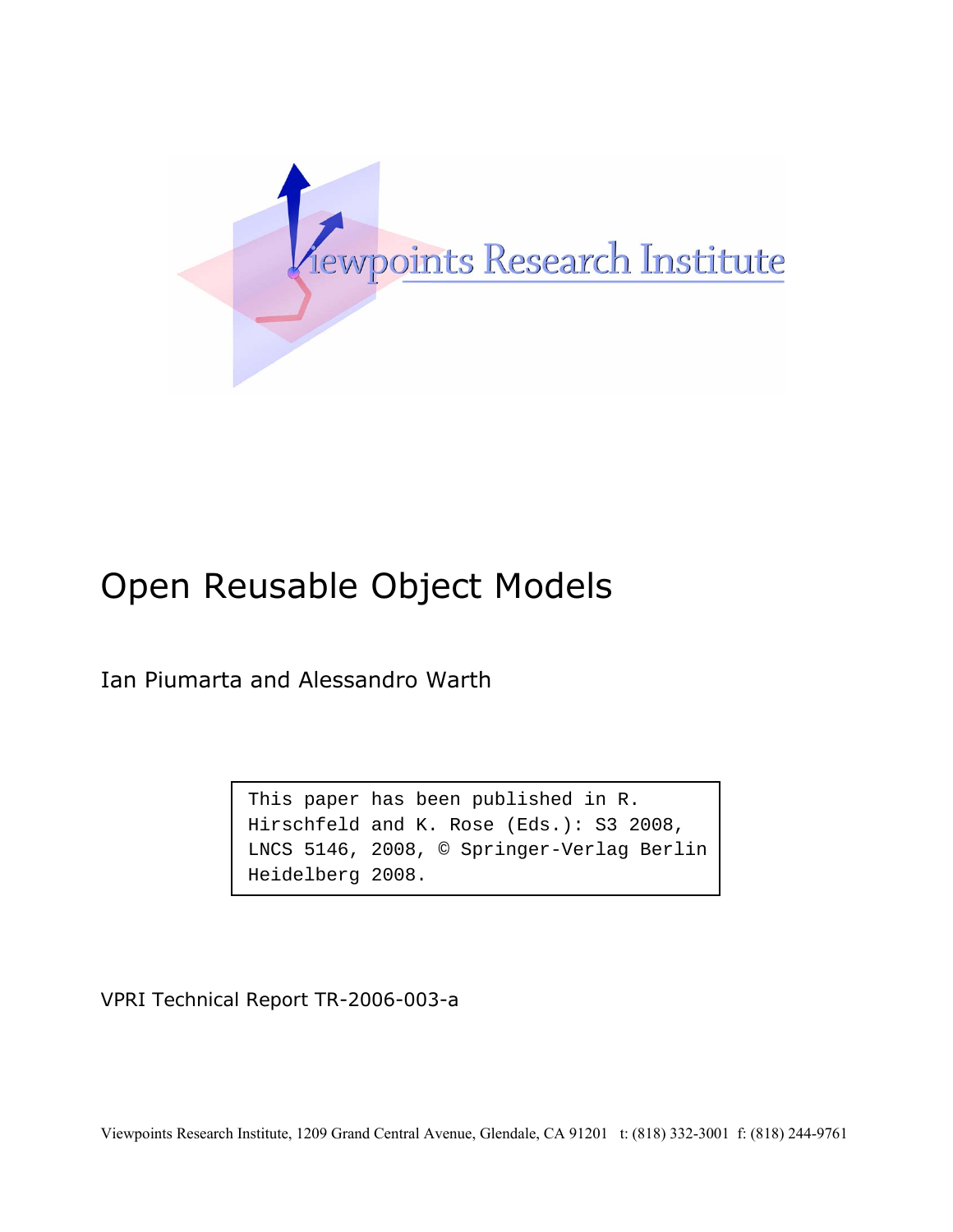# Open, extensible object models

Ian Piumarta and Alessandro Warth

Viewpoints Research Institute 1209 Grand Central Avenue Glendale, CA 91201, USA

ian@vpri.org

Abstract. Programming languages often hide their implementation at a level of abstraction that is inaccessible to programmers. Decisions and tradeoffs made by the language designer at this level (single vs. multiple inheritance, mixins vs. Traits, dynamic dispatch vs. static case analysis, etc.) cannot be repaired easily by the programmer when they prove inconvenient or inadequate. The artificial distinction between implementation language and end-user language can be eliminated by implementing the language using only end-user objects and messages, making the implementation accessible for arbitrary modification by programmers. We show that three object types and five methods are sufficient to bootstrap an extensible object model and messaging semantics that are described entirely in terms of those same objects and messages. Raising the implementation to the programmers' level lets them design and control their own implementation mechanisms in which to express concise solutions and frees the original language designer from ever having to say "I'm sorry".

## 1 Introduction

Most programming languages and systems make a clear distinction between the implementation level in which the system is built and the 'end-user' level in which programs are subsequently written. The abstractions and semantics provided by these programming systems are effectively immutable. Metaobject Protocols (MOPs) [5] are designed to give back some power to programmers, letting them extend the system with new abstractions and semantics. We are interested in a different approach to solving the same problem where we eliminate the distinction between the implementation and user levels of the programming system.

As an example of the problem we are trying to solve, consider the implementation of a Lisp-like language with several atomic object types. The implementer must choose a representation for these objects in some (typically lower-level) implementation language. The choice of representation can have a profoundly limiting effect on the ability of both the implementer and end-user to extend the language with new types, primitive functionality and semantics at some later time. Our Lisp-like end-user language might have C as its implementation language and use a *discriminated union* to store atomic objects and 'cons' cells: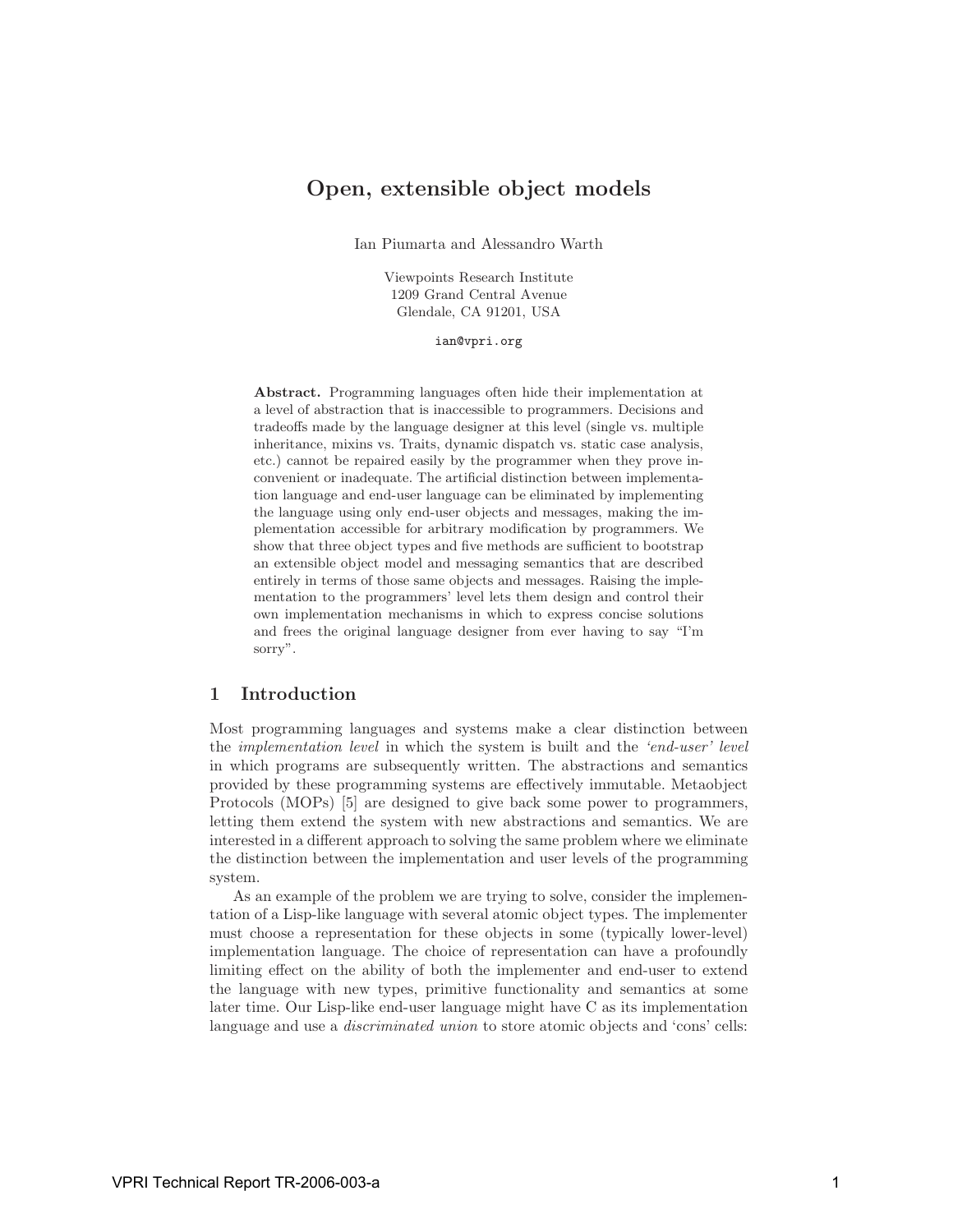```
enum ObjectTag { Number, String, Symbol, Cons };
struct Object {
  enum ObjectTag tag;
 union {
    struct Number number;
    struct String string;
    struct Symbol symbol;
    struct Cons cons;
  } payload;
};
```
With this representation, each primitive in the end user language that manipulates data would use conditional (if or switch) statements to select appropriate behaviour according to the tag field.

This simple object model has already made significant design decisions and rendered them immutable:

- All objects must start with an integer tag field.
- The internal layout of the four intrinsic types cannot be modified at runtime.

The consequences of these decisions include:

- New payloads cannot be added by end user code, especially if they require more storage than the intrinsic types.
- New tags cannot be added unless all primitives are explicitly designed to work in the presence of arbitrary tags, or the user is in a position to understand, modify and then recompile every part of the base language implementation that might be concerned with object tags.

We could start to address these problems by creating a more general object model for our structured data, for example by adding a size field to allow for arbitrary payloads. Unfortunately each such change adds complexity to the language runtime and imposes more 'meta-structure' in the objects, ultimately making them less amenable to unanticipated deep modifications in the future.

These problems are even more severe when we consider object-oriented languages. The object model for a simple prototype-based language might specify 'method dictionary' and 'parent' slots in every object. The runtime would look up a message name in the receiver's methodDictionary, trying again in the parent object's method dictionary if no match is found, continuing until finding a match or reaching the end of the parent chain. Adding multiple delegation to this language would be difficult because the runtime assumes that the parent field contains a single object and not, for example, a list of parent objects to try in turn.

The trouble is that some of the semantics of the above example (single delegation between instances) are reified eagerly in the execution mechanisms of the language. This in turn eagerly imposes supporting meta-structure (instances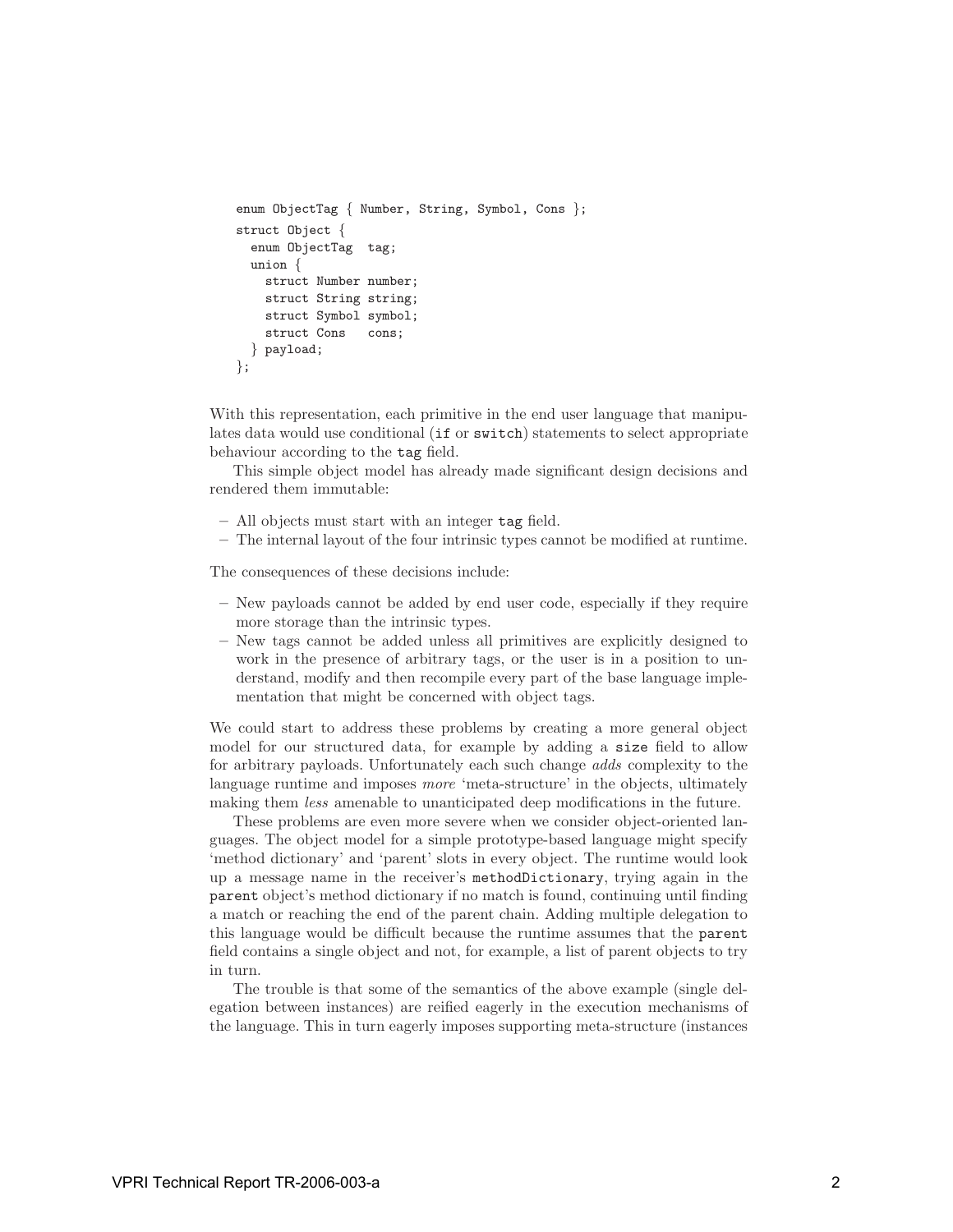chained through a parent slot) within the objects. Since the execution mechanisms are expressed in an implementation language at a lower level of abstraction than that of the end user language, neither the mechanisms nor their effects on object structure can be modified by end users. Moreover, adapting the implementation machinery for reuse in supporting a different end-user language is more difficult when the required changes are pervasive and expressed in a low-level implementation language. In this paper we present an object model intended to eliminates most of these problems:

- We show how an object-based model of data can help alleviate some of the problems of extensibility in programming language implementation (Section 2).
- We define a simple, extensible object model that imposes no structure on end-user objects (Section 3).
- The end-user object model provides message-passing semantics implemented using its own objects and messaging mechanism, making the semantics of messaging modifiable or even replaceable from within the end-user language. We show that three kinds of object and five small methods are sufficient to achieve this (Section 3.1).
- The flexibility gained by exposing the object model's semantics is illustrated by showing that it can be extended easily to support language features including multiple inheritance and mixed-mode execution [10] (Sections 2.2 and 3).
- We validate the use of this approach for production systems by showing that: it has low space overhead (Section 5); its performance can be competitive with, and in some cases even better than, equivalent 'static' implementation techniques (Section 5.3); existing object models can be easily implemented on top of the model (Section 5.1); advanced compositional techniques such as Traits [11] can be accommodated (Section 5.2).

# 2 The object model by example

The object model describes one thing: how an object responds to a message. Each object is associated with a vtable object. When a message is sent to an object  $O$ , its vtable  $V$  is asked to find the appropriate method to run. This is done by sending the message 'lookup' to  $V$ , with the message name as argument. The semantics of sending a message to  $O$  are therefore determined entirely by V's response to the 'lookup' message. By overriding (or redefining) 'lookup' we can change the semantics of message sending for some (or all) objects.

The vtable object doesn't have to be a table. It can determine the method to run for a given message send in any way it wants. Often, though, vtables are simply dictionaries mapping message names onto method implementations.

This section introduces the object model by using it to solve two of the problems mentioned in the introduction: adding a new atomic object type to a Lisp-like language and converting single delegation to multiple delegation in a message-passing language.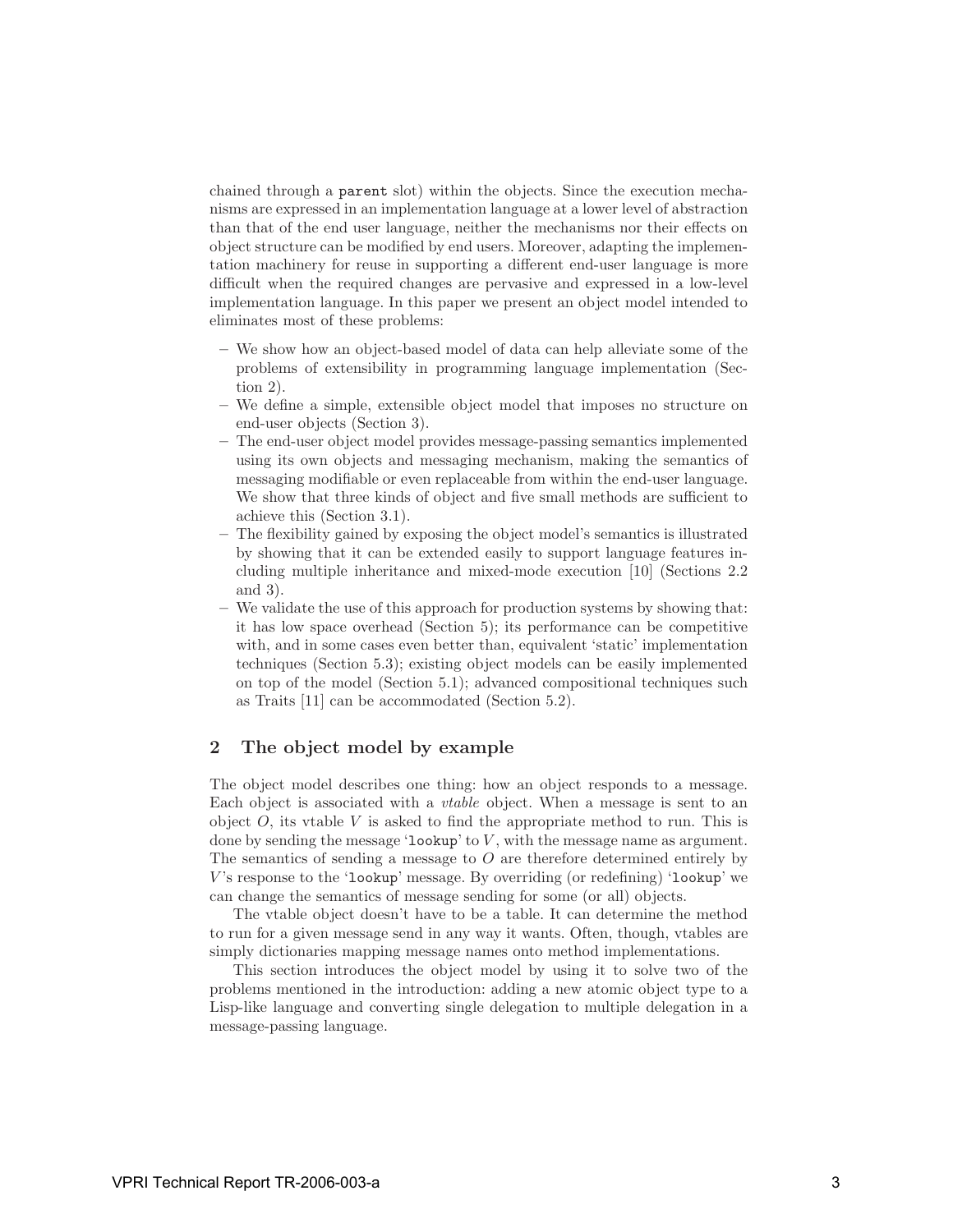#### 2.1 Adding data types to a language

For our Lisp-like language we might have a length primitive that tells us how many elements are present in a string or list. Using the tag field in the Object structure to discriminate the type of payload, length might look like this:

```
int length(struct Object *object)
{
  switch (object->tag)
  {
    case Number: error("numbers have no length");
    case String: return object->payload.string.length;
    case Symbol: error("symbols have no length");
    case Cons: return object->payload.cons.cdr
               ? 1 + length(object->payload.cons.cdr)
               : 1;
    default: error("illegal tag");
 }
}
```
Let's add a vector type to this language. We have to extend the above switch statement with a new case to take into account our new data type and its tag value:

#### case Vector: return object->payload.vector.length;

This isn't too bad if we are the only user of the language and we have access to the source code of the implementation. However, the situation is much worse if we want to share the new type with other users of the language, possibly as a third-party extension; any primitive that is not modified with an additional case to handle vectors will cause a run-time error.

It would be better to store the relevant case implementation from each primitive function in the data type itself. Using our object model the new data type is added to the language by creating a new vtable (object behaviour) and then installing its primitives as methods in the vtable. Figure 1 shows what this would look like in our object model, again using C as the implementation language.

This is more than advocating an object-oriented style of programming language construction. Consider the same Lisp-like language implemented in C++. Even if the length primitive was made a virtual function of each supported data type, we would have to recompile every file after adding Vector since the layout of C++ vtables is computed at compile time; adding a new virtual method would invalidate all previous assumptions about the vtable layout.

Perhaps more compelling is an example involving an object-oriented language that uses the object model and that can directly modify the semantics of its own messaging mechanism.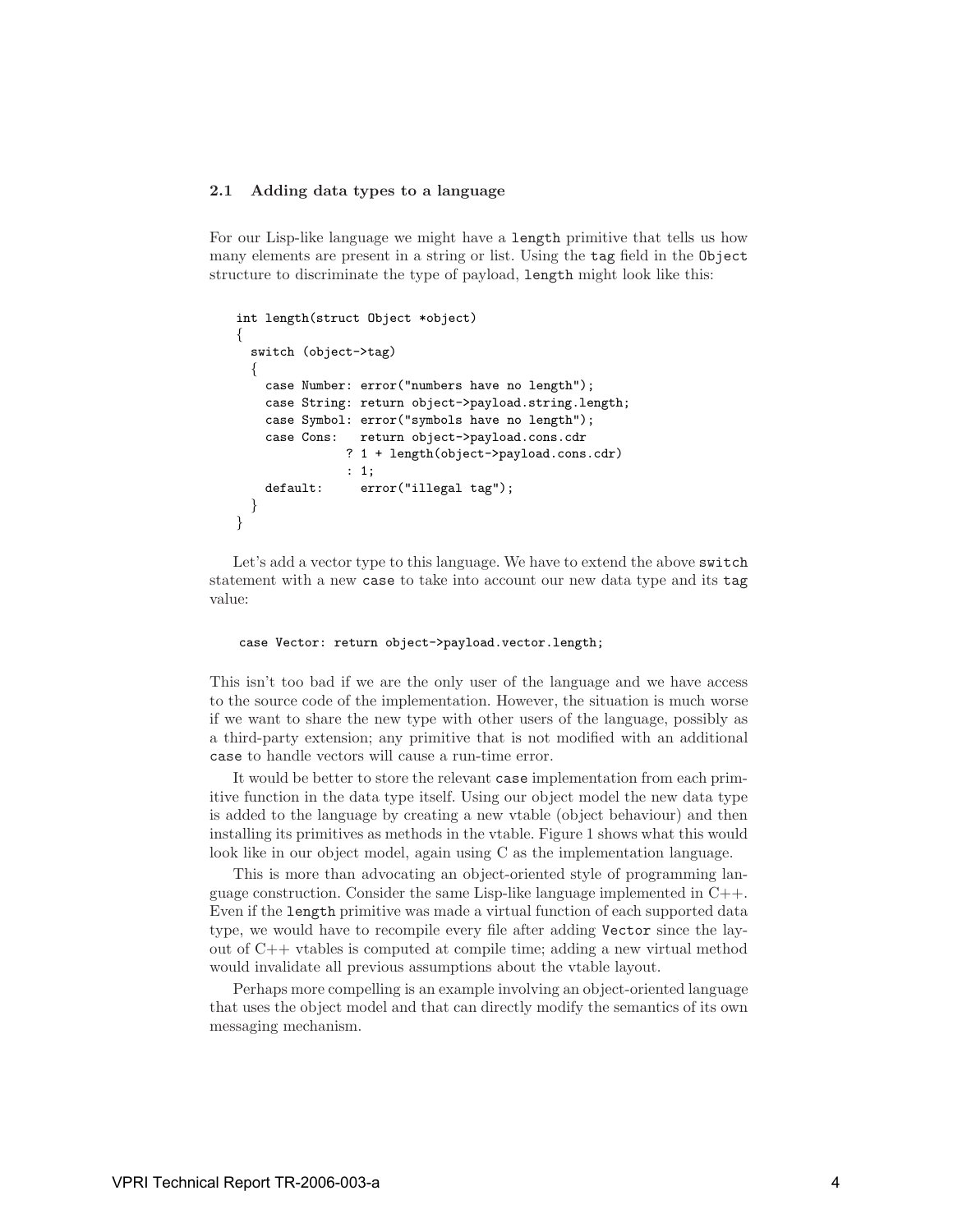```
struct vtable *Vector_vt = 0;
int Vector length(struct Vector *vector) {
 return vector->length;
}
void initialise(void) {
  ...
  Vector_vt = send(vtable, s_allocate,sizeof(struct vtable)):
  send(Vector_vt, s_addMethod, s_length, Vector_length);
  ...
}
int length(struct object *object) {
 return send(object, s length);
}
```
Fig. 1. Creating a new type and associating functionality with it. The vtable Vector\_vt describes the behaviour of the new type. Invoking the method s addMethod in it makes an association between the selector slength and the method implementation Vector\_length. The length primitive can now simply invoke the method s\_length in any object and expect it to respond appropriately regardless of the number of data types supported by—or added to—the language. (The variables prefixed with  $s$ <sub>-</sub> are symbols: interned, unique strings suitable for identifying method names.)

#### 2.2 Adding multiple inheritance to a prototype-based language

This example uses a high-level, prototype-based programming language with single delegation that uses the object model directly for its end user objects. 1 We will use this language for several examples. Its syntax is very close to that of Smalltalk [4] with a few small differences (described in Appendix A).

Everything in our object model is an object, including the vtables that describe the behaviour of objects. Interacting with vtables is just a matter of invoking methods in them. One such method is called lookup; it takes a method name as an argument and returns a corresponding method implementation. By overriding (or redefining) this method we can change the semantics of message sending for some (or all) objects.

The prototype-based language provides the programmer with single inheritance; a given family of objects inherits behaviour from a parent family (with all families eventually inheriting behaviour from Object). Figure 2 shows how the programmer can directly add multiple inheritance to this language, with-

<sup>1</sup> This language is written entirely in itself and can be downloaded, along with many examples including those presented in this paper, from http://piumarta. com/software/cola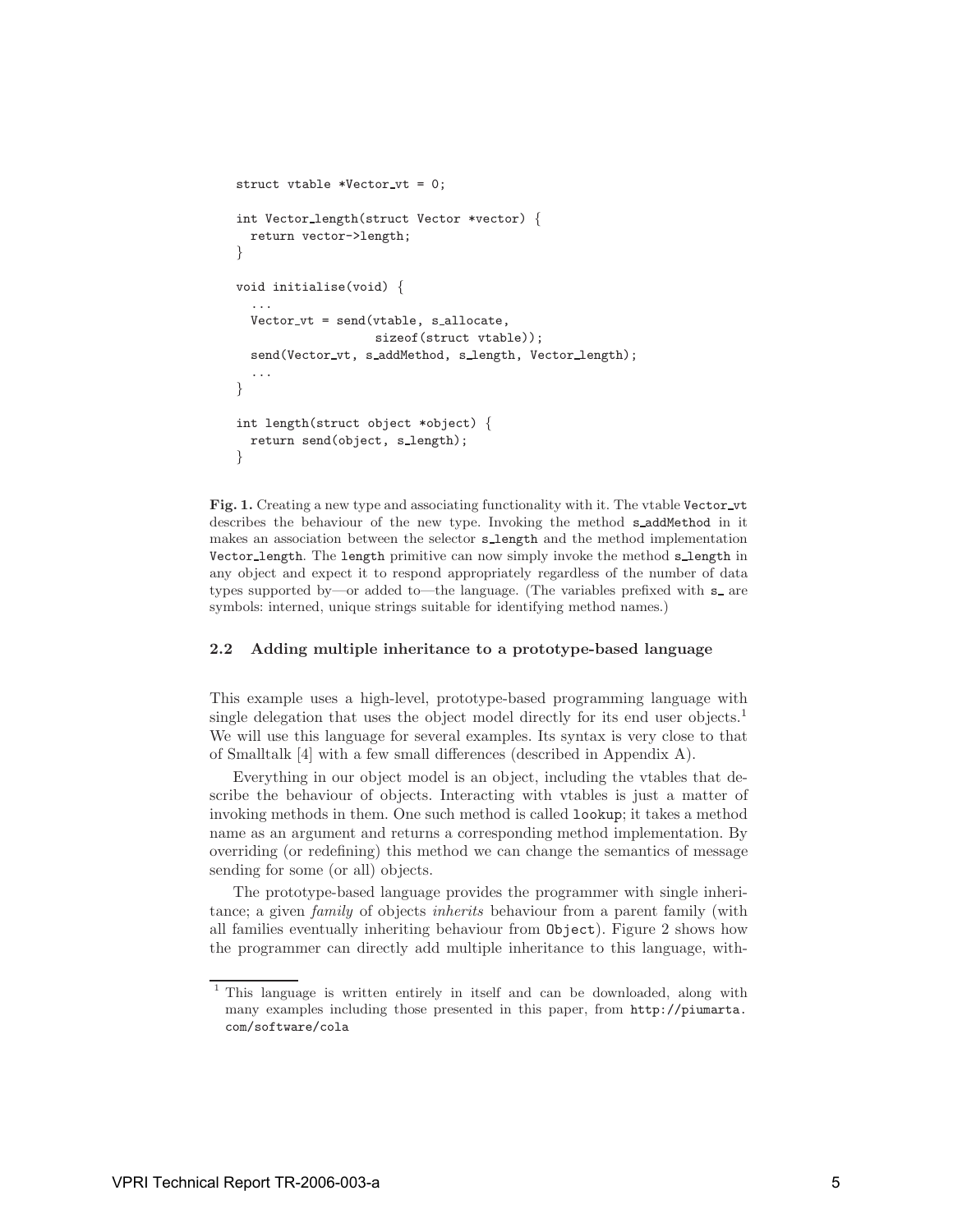out loss of performance. <sup>2</sup> With these additions to the language, and given three prototype families C1, C2 and C3

```
C1 : Object ()
C1 m [ 'this is m' putln ]
C2 : Object()
C2 n [ 'this is n' putln ]
C3 : C1 () "C3 inherits from C1"
```
the programmer can now dynamically add C2 as a parent of C3

```
C3 vtable addParent: C2 vtable
```
so that objects in its family can execute methods inherited from both C1 and C2:

C3 new m; "inherited from C1" n "inherited from C2"

A serious implementation would of course have to take state and behavioural conflicts into account, although this could be as simple as allowing only one parent to be stateful and disallowing duplicated message names. (Our implementation of Traits [11] in Section 5.2 illustrates this.)

# 3 Open, extensible object models

An object typically describes both *state* and *behaviour* that acts on (or is influenced by) that state. We might account for both state and behaviour in the object model, but it would be simpler to model just one of them and then use it to provide the other indirectly. We choose to model (and expose) behaviour as a set of methods that are invoked in an object by name; access to state, if appropriate, is then provided through 'accessor' methods.<sup>3</sup>

Figure 3 illustrates this simple model: an object is some opaque quantity in which a method can be invoked by name; we call the set of methods associated with a given object its *behaviour*. Since we wish to avoid imposing structure on end user objects, the description of behaviour is stored separately from the object in a manner similar to most object-oriented languages; in particular, parent slots and method tables are not stored in objects. An object is therefore a tuple of behaviour and state. Since the behaviour is decoupled from the internal state

<sup>&</sup>lt;sup>2</sup> The message sending mechanism uses a *method cache* to memoize the result of invoking lookup in a given vtable for a given messageName. The overhead of iterating through multiple parents is incurred only when the method cache misses, which is  $^3$  The discussion of related work (Section 6) mentions Self, a system that made the  $^3$ 

opposite choice of modeling behaviour as a special kind of state.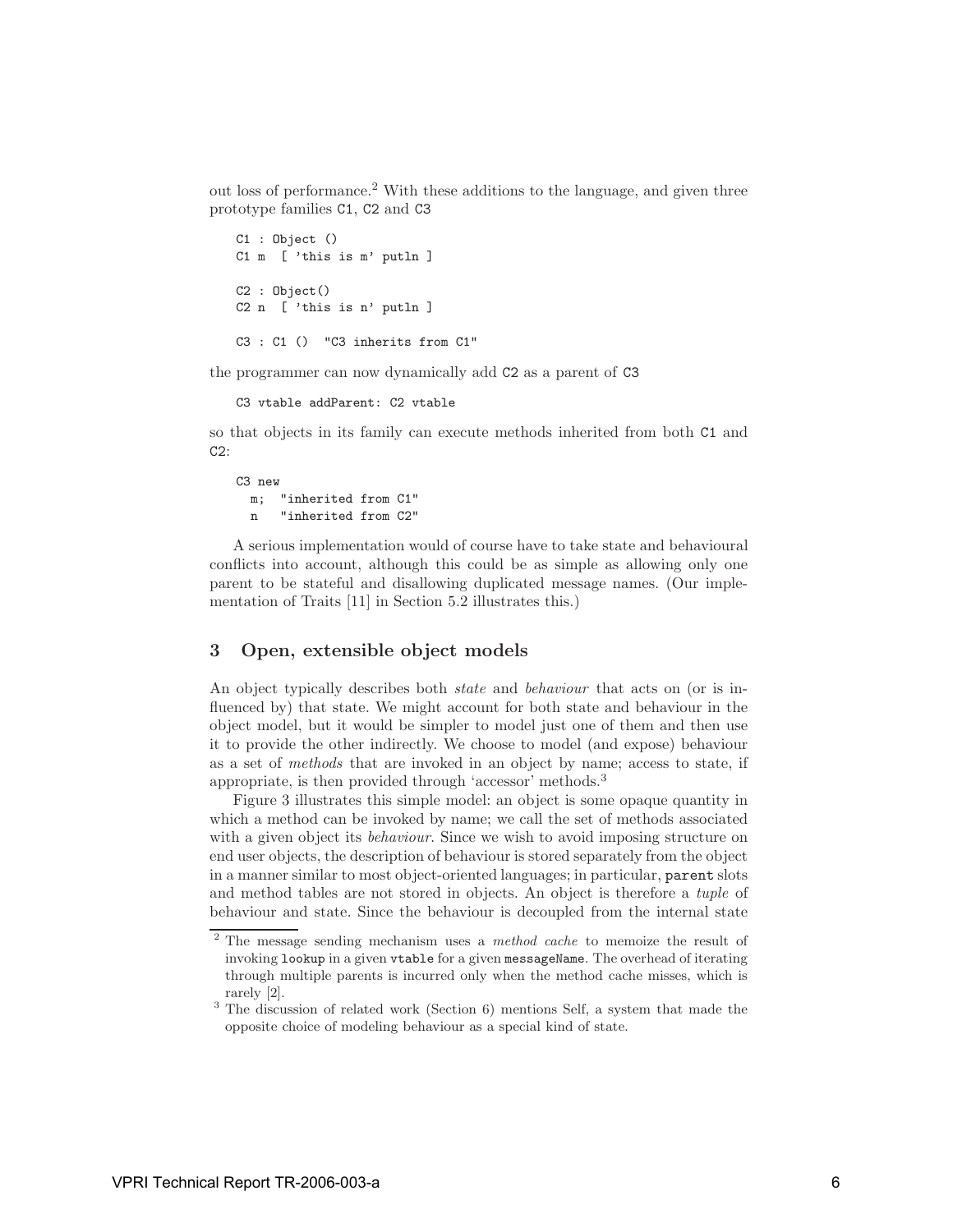```
ParentList : List ()
vtable addParent: aVtable
\sqrt{ }parent isNil
    ifTrue: [parent := aVtable]
    ifFalse:
     [parent isParentList
        ifTrue: [parent add: aVtable]
        ifFalse: [parent := ParentList new
                     add: parent;
                     add: aVtable;
                     yourself]]
]
ParentList lookup: messageName
\sqrt{ }| method |
  self do: [:aVtable |
    (method := aVtable lookup: messageName) notNil
      ifTrue: [↑method]].
  ↑nil
]
```
Fig. 2. Adding multiple inheritance to a prototype-based language. We will store multiple parents in ParentList objects; these extend (inherit behaviour from) List without adding any additional state. We tell vtable how to addParent: by converting a single parent vtable into a ParentList if necessary, then adding the new parent vtable to the list. Next we define lookup: for ParentList to search for the messageName in each parent consecutively. (The lookup: method already installed in vtable can be left in place; it performs a depth-first search up the inheritance chain by invoking lookup: in its parent slot, which can now be either a vtable or a ParentList.)

of the object it can be replaced and/or shared as desired, or even associated implicitly with the object. 4

Figure 4 shows the layout of objects in memory. An ordinary object pointer (oop) points to the first byte of the object's internal state (if any). The object's behaviour is described by a virtual table (vtable). A pointer to the vtable is placed immediately before the object's state, at offset -1 relative to the pointer. This is done to preserve pointer identity for objects that encapsulate a foreign structure, facilitating communication with the operating system and libraries. It also allows compiled methods, identified by the address of their first instruction, to be full-fledged objects.

A vtable is an object too, as shown in Figure 5, and has a reference to the 'vtable for vtables' before its internal state. This 'vtable for vtables' is its own

<sup>&</sup>lt;sup>4</sup> In the prototype language, tagged (odd) pointers and the null pointer are implicitly associated with vtables for the behaviour of small integers and nil, respectively.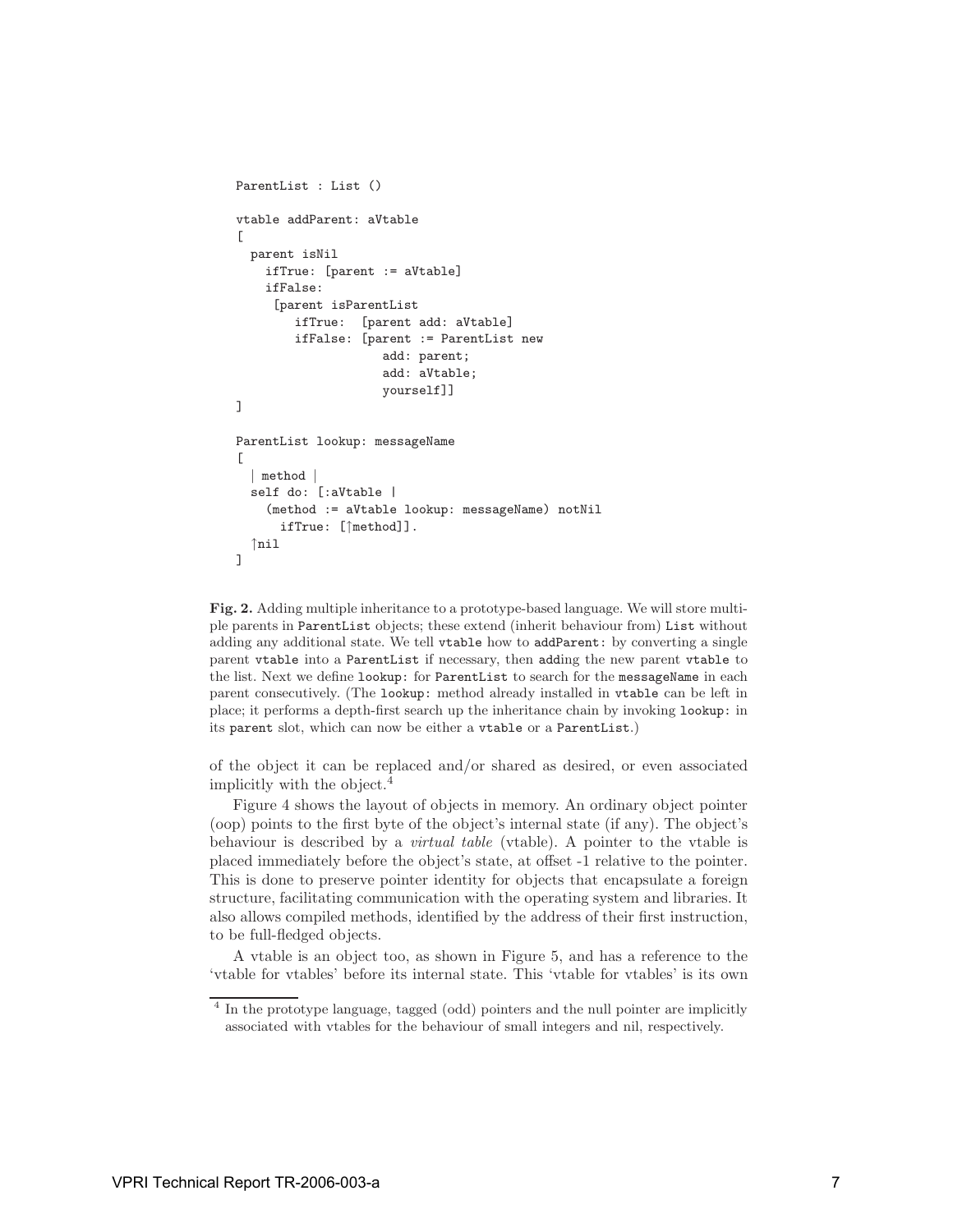

Fig. 3. Minimal object model. An object is some opaque state ? on which a method M can be invoked by name. To implement this model we need a mapping from method names to method implementations. So, to invoke a method  $M$  in the object  $\ell$  we find the corresponding method implementation in a behaviour description B. An object is therefore a tuple of behaviour  $B$  and state  $\ell$ . Since behaviour is separate from the object it describes, it is possible to share any given behaviour B between several distinct objects  $?, \t$  ?',  $?$ '', ...



Fig. 4. Implementation of minimal object. An object pointer (oop) points to the start of the object's internal state (if any). The object's behaviour is described by a virtual table (vtable). A pointer to the vtable is placed one word before the object's state.



Fig. 5. Internals of vtables. A vtable maps a message name (selector) onto the address of the native code that implements the corresponding method. The mapping is determined by the vtable's response to the lookup message, which is bound to an implementation by the 'vtable for vtables'.

vtable, as shown in Figure 6. It provides a default implementation of the lookup method (for all vtables) that maps message names onto method implementations. The state within a vtable supports this mapping. The lookup method therefore dictates the internal structure of all vtables, but there is nothing special about the initial 'vtable vtable' nor the structure of vtables; a new 'vtable vtable' can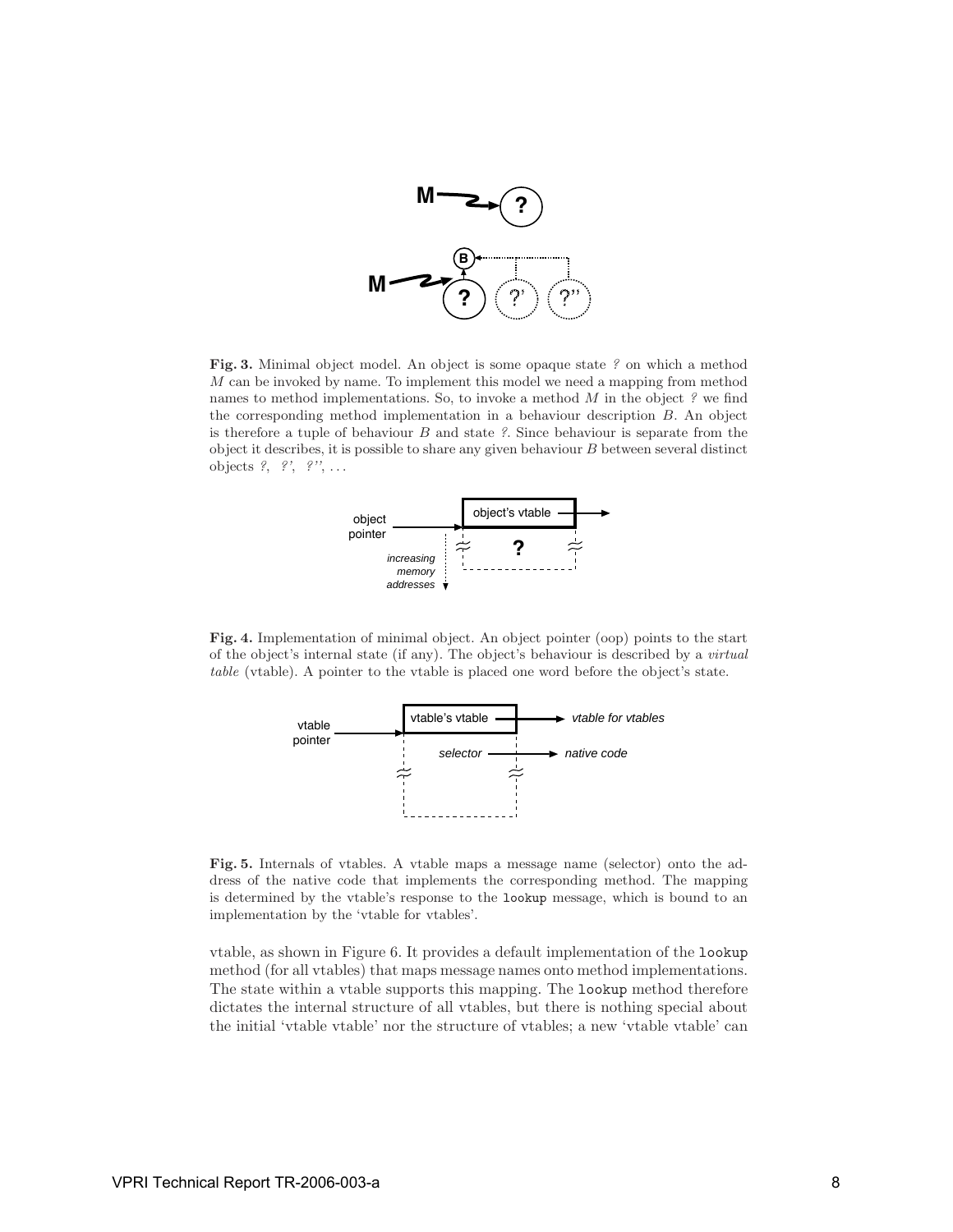

Fig. 6. Everything is an object. Every object has a vtable that describes its behaviour. A method is looked up in a vtable by invoking its lookup method. Hence there is a 'vtable vtable' that provides an implementation of lookup for all vtables in the system, including for itself. The implementation of this lookup method is the only thing in the object model that imposes internal structure on vtables.



Table 1. Essential objects and methods. For vtables, addMethod creates an association from a message name to a method implementation, lookup queries the associations to find an implementation corresponding to a message name, delegated creates a new vtable that will delegate unhandled messages to the receiver, and allocate creates a new object within the vtable's family (by copying the receiver into the new object's vtable slot). We include symbol's intern method in this list since the end user must have some way to (re)construct the name of a method. The vtables for vtable and symbol delegate to the vtable for object, to ease the creation of singly-rooted hierarchies in which these types are reused directly as end-user object types.

be created at any time to provide a new lookup method that implements a family of vtables with arbitrarily different semantics and internal structure.<sup>5</sup>

<sup>5</sup> The method addMethod, described below, also depends on the internal structure of vtables and would be overridden in parallel with the lookup method when changing their structure.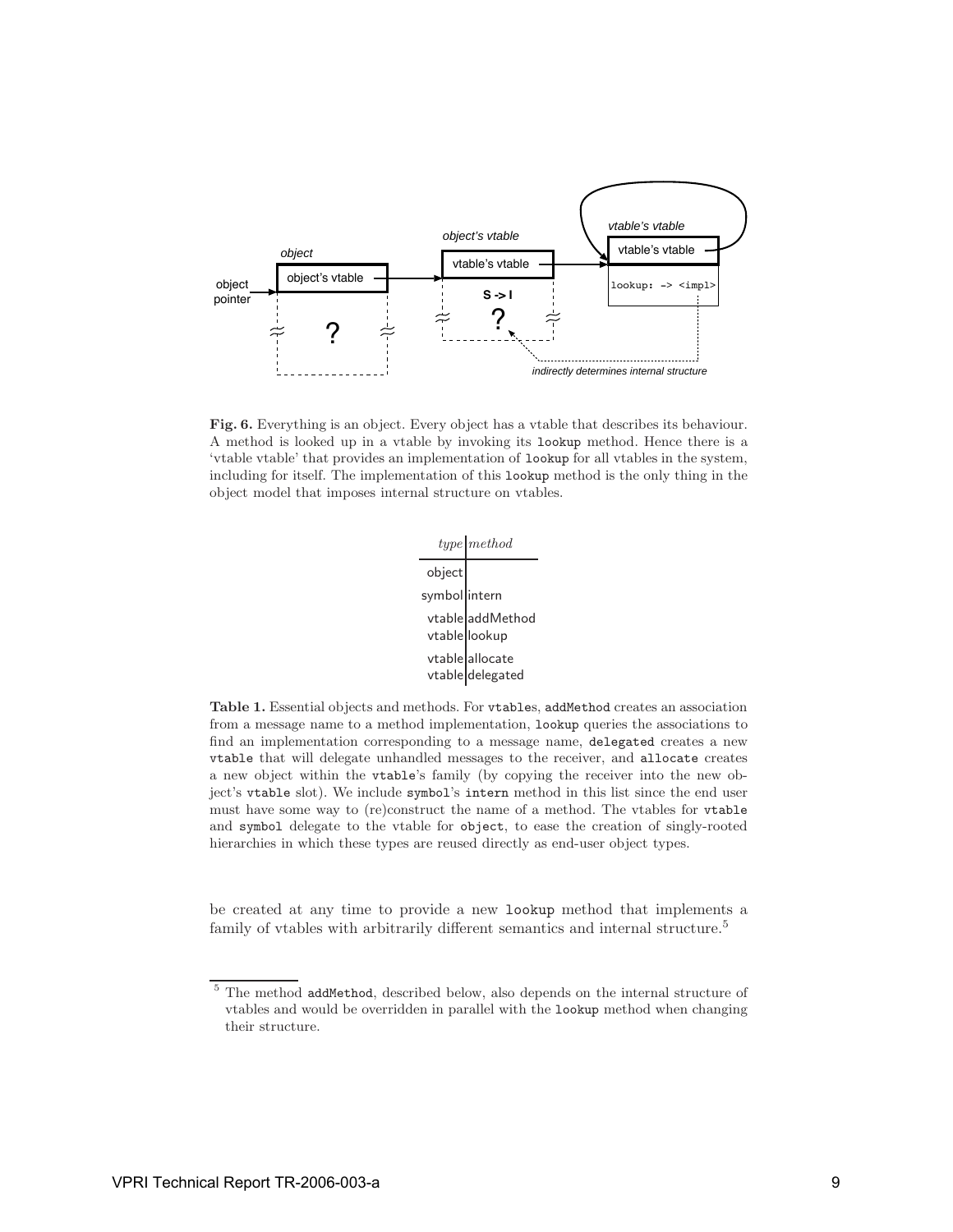```
let SymbolList = EmptyList
function symbol_intern(self, string) =foreach symbol in SymbolList
  if string = symbol.string
    return symbol
 let symbol = new symbol(string)
 append(SymbolList, symbol)
 return symbol
```
Fig. 7. Method symbol.intern. Symbols are unique strings. A lazy implementer would co-opt a vtable into use as a SymbolList holding previously-interned symbols.

```
function vtable_addMethod(self, symbol, method) =foreach i in 1 .. self.size
   if self.keys[i] = symbol
    self.values[i] := method
    return
 append(self.keys, symbol)
 append(self.values, method)
```
Fig. 8. Method vtable.addMethod. If the method name symbol is already present, replace the method associated with it. Otherwise add a new association between the name and the method.

#### 3.1 Essential objects and methods

Table 1 lists the three essential object types and the five essential methods that they implement. These methods are described below, with implementations shown in pseudo-code intended to make their operation as clear as possible. (Appendix B presents a complete implementation of these methods and types in GNU C.)

Before we can construct an object system we need a way to add methods to vtables, which requires a means to construct unique method names. Figure 7 shows a simple algorithm for creating 'interned' (unique) strings that are ideal for use as method names.

To add methods to a vtable we send addMethod to it, passing a message name (symbol) and the address of native code implementing the method. The algorithm is shown in Figure 8.

Sending a message to an object begins by mapping a particular combination of object and message into an appropriate method implementation. Figure 9 shows the algorithm for vtable's lookup method that performs this mapping.

Invoking the allocate method in a vtable allocates a new object. The object is made a member of the vtable's family, as shown in Figure 10.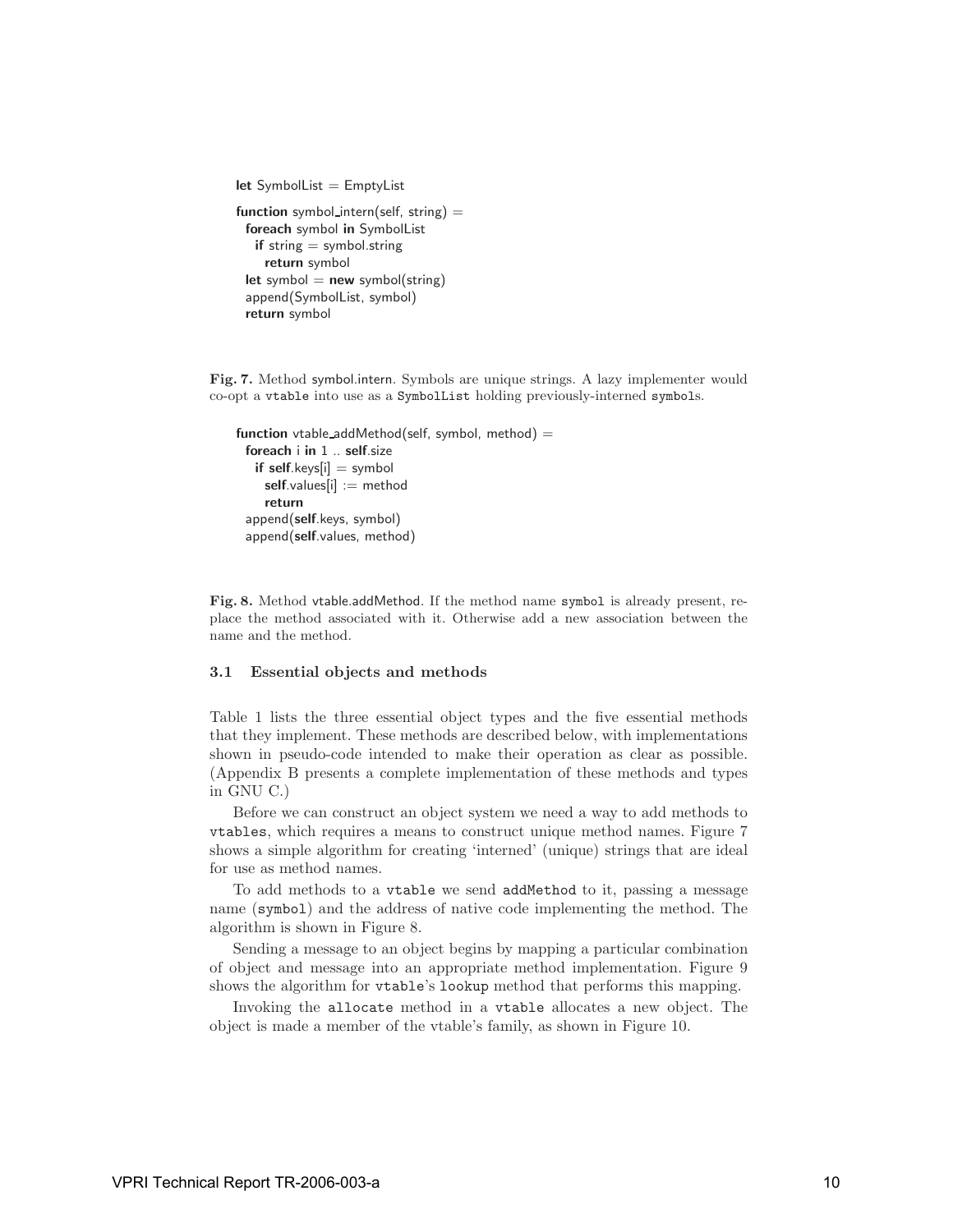```
function vtable_lookup(self, symbol) =foreach i in 1 .. self.size
   if self.keys[i] = symbolreturn self.values[i]
 if self.parent \neqnil
   return self.parent.lookup(symbol)
 return nil
```
Fig. 9. Method vtable.lookup. The default implementation searches the receiver's keys for the message name. If no match is found the search continues in the parent, if present, otherwise the search fails by answering nil.

```
function vtable allocate(self, size) =let object = allocateMemory(PointerSize + size)
 object := object + Pointersizeobject[-1] := self /* vtable */
 return object
```
Fig. 10. Method vtable.allocate. A new object is created and its vtable (stored in the word preceding the object) is set to the vtable in which the allocate method was invoked, making the object a member of that vtable's family. The size argument specifies the size of the object's state. Computation of the correct value for size is dependent on the programming language implementation in which the object model is being used.

```
function vtable_delegated(self) =let child =if self \neqnil
     vtable allocate(self[-1], VtableSize)
   else
     vtable allocate(nil, VtableSize)
 child.parent := self
 child.keys := EmptyList
 child.value := EmptyList
 return child
```
Fig. 11. Method vtable.delegated. A new vtable is allocated and its parent set to the vtable in which the delegated method is being invoked. These parent fields link the vtables together into a single delegation chain.

Finally, the creation of new behaviours is provided by vtable's delegated method. It creates a new (empty) vtable whose parent is the vtable in which delegated was invoked. The algorithm is shown in Figure 11.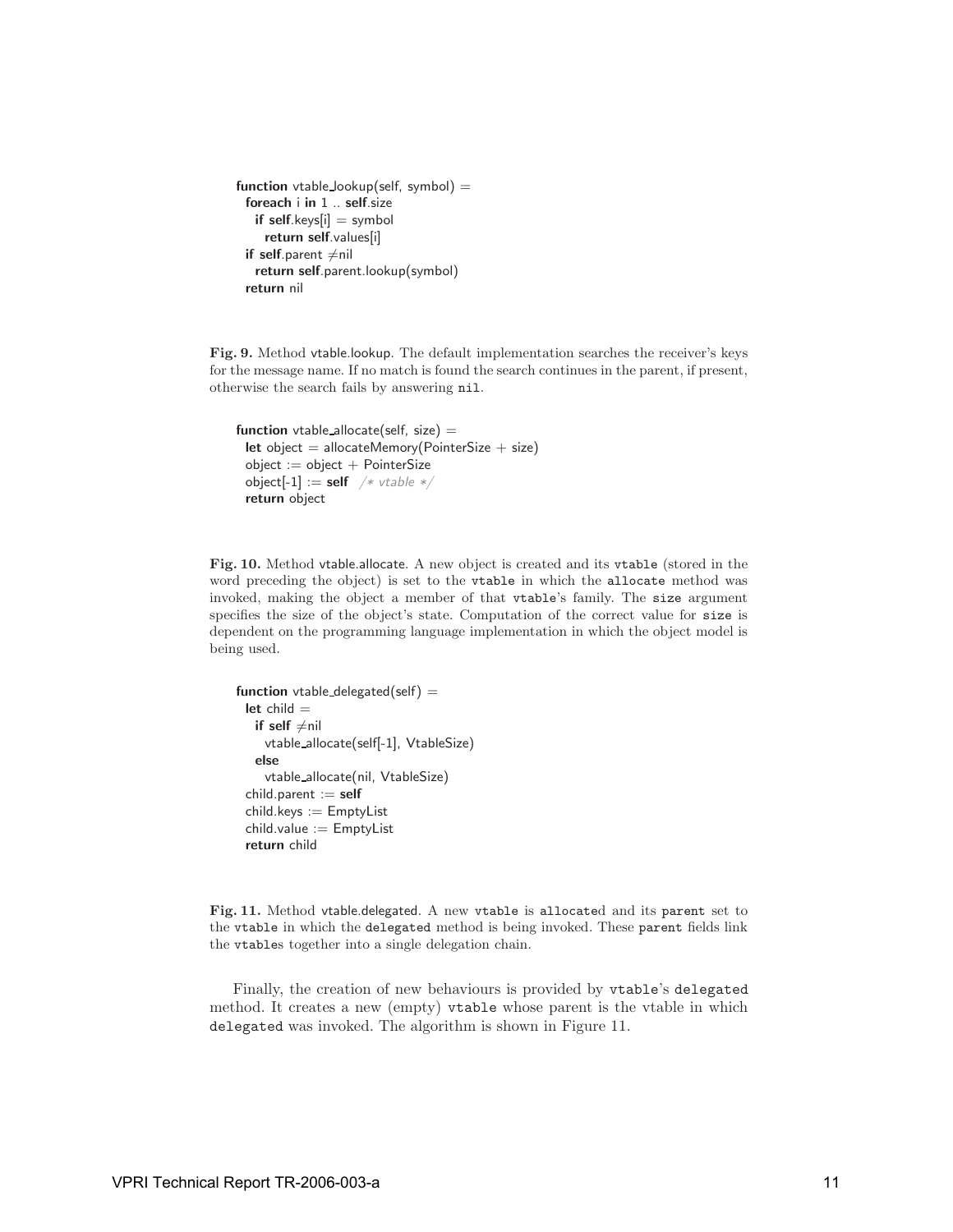#### 3.2 Message sending

To send a message M to an object O we look up M in the vtable of O to yield a method implementation that is then called. The call passes the object  $O$  (which becomes self in the called method) and any remaining message arguments. The send algorithm is therefore:

```
function send(object, messageName, args...) =
 let method = bind(object, messageName)
 return method(object, args...)
```
The function bind is responsible for looking up the method name in the vtable of object and just invokes lookup in the object's vtable, passing messageName as the argument:

```
function bind(object, messageName) =let vt = object[-1]let method =if messageName = lookup
       and object = VtableVTvtable lookup(vt, lookup)
  else
    send(vt, lookup, messageName)
 return method
```
Note that the recursion implied by send calling bind which in turn calls send (to invoke the lookup method in the object's vtable) is broken by 'short-circuiting' the send (calling the method vtable lookup directly) when the method name is lookup and the object in which it is being bound is the 'vtable vtable'.

#### 3.3 Bootstrapping the object universe

The structure associated with the three essential types has to be created and their vtables populated before the object model will behave as we have described. Figure 12 shows one possible order in which this initialisation can take place:

- 1. The vtables for vtable, object and symbol are created and initialised explicitly.
- 2. The symbol lookup is interned and the method vtable.lookup installed. At this point the send and bind functions described in the previous section (i.e., message sending) will work.
- 3. The symbol addMethod is interned and the method vtable.addMethod installed. At this point methods can be installed in a vtable by sending addMethod to the vtable.
- 4. The symbol allocate is interned and the method vtable.allocate installed. At this point new members of an object family can be created by sending their vtable the message allocate, and this is done to create the prototype symbol object.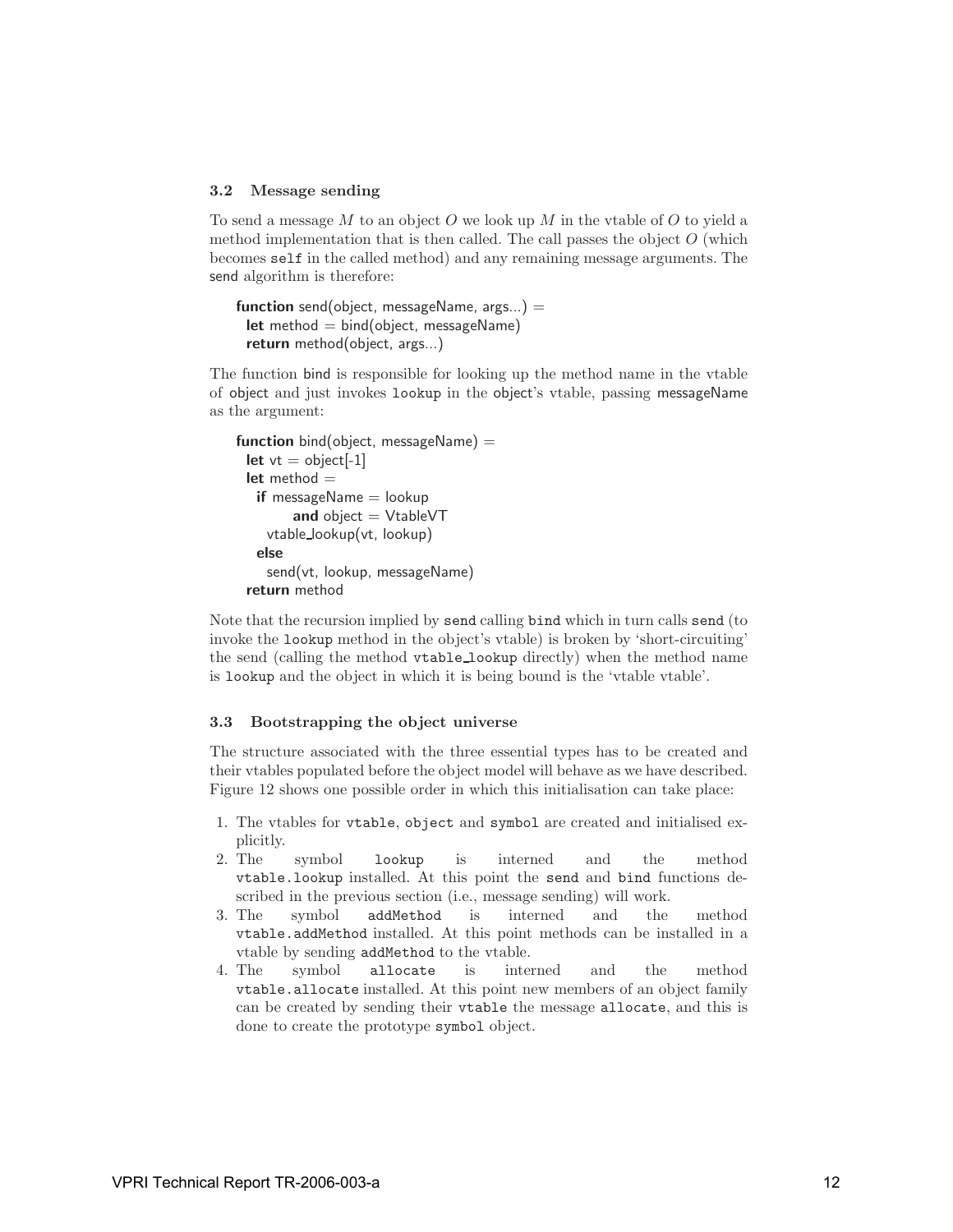```
function initialise() =/* 1. create and initialise vtables */VtableVT := vtable\_deleted(nil)VtableVT[-1] := VtableVT
```
 $ObjectVT := vtable\_deleted(nil)$  $ObjectVT[-1] := VtableVT$ VtableVT.parent := ObjectVT

 $SymbolVT := vtable\_deleted(ObjectVT)$ 

```
/* 2. install vtable.lookup */
lookup := symbol_intern(nil, "lookup")
vtable addMethod(VtableVT, lookup, vtable lookup)
```

```
/* 3. install vtable.addMethod */addMethod := symbol\_intern(nil, "addMethod")vtable addMethod(VtableVT, addMethod,
                 vtable addMethod)
```

```
/* 4. install vtable.allocate */allocate := symbol\_intern(nil, "allocate")VtableVT.addMethod(allocate, vtable allocate)
symbol := SymbolVT.allocate(SymbolSize)
```

```
/* 5. install symbol.intern */intern := symbol\_intern(nil, "intern")SymbolVT.addMethod(intern, symbol intern)
```

```
/* 6. install vtable.delegated */delegated := symbol.intern("delegated")
VtableVT.addMethod(delegated, vtable delegated)
```
Fig. 12. Bootstrapping the object model. Method implementations are called as functions and vtable slots initialised explicitly to create the vtables for the three objects types. The methods symbol intern and vtable addMethod are called explicitly to populate the vtables. By the time the last two lines are reached, we have enough of the object model in place that we can send messages to intern the symbol delegated and install it in the vtable for vtables.

- 5. The symbol intern is interned and the method symbol.intern installed. At this point new symbols can be interned by sending intern to the prototype symbol object.
- 6. Finally, the symbol delegated is interned (by sending intern to symbol) and the method vtable.delegated installed (by sending addMethod to the vtable for vtables). At this point the object system behaves exactly as described in this paper.

The initialised 'object universe' is shown in Figure 13.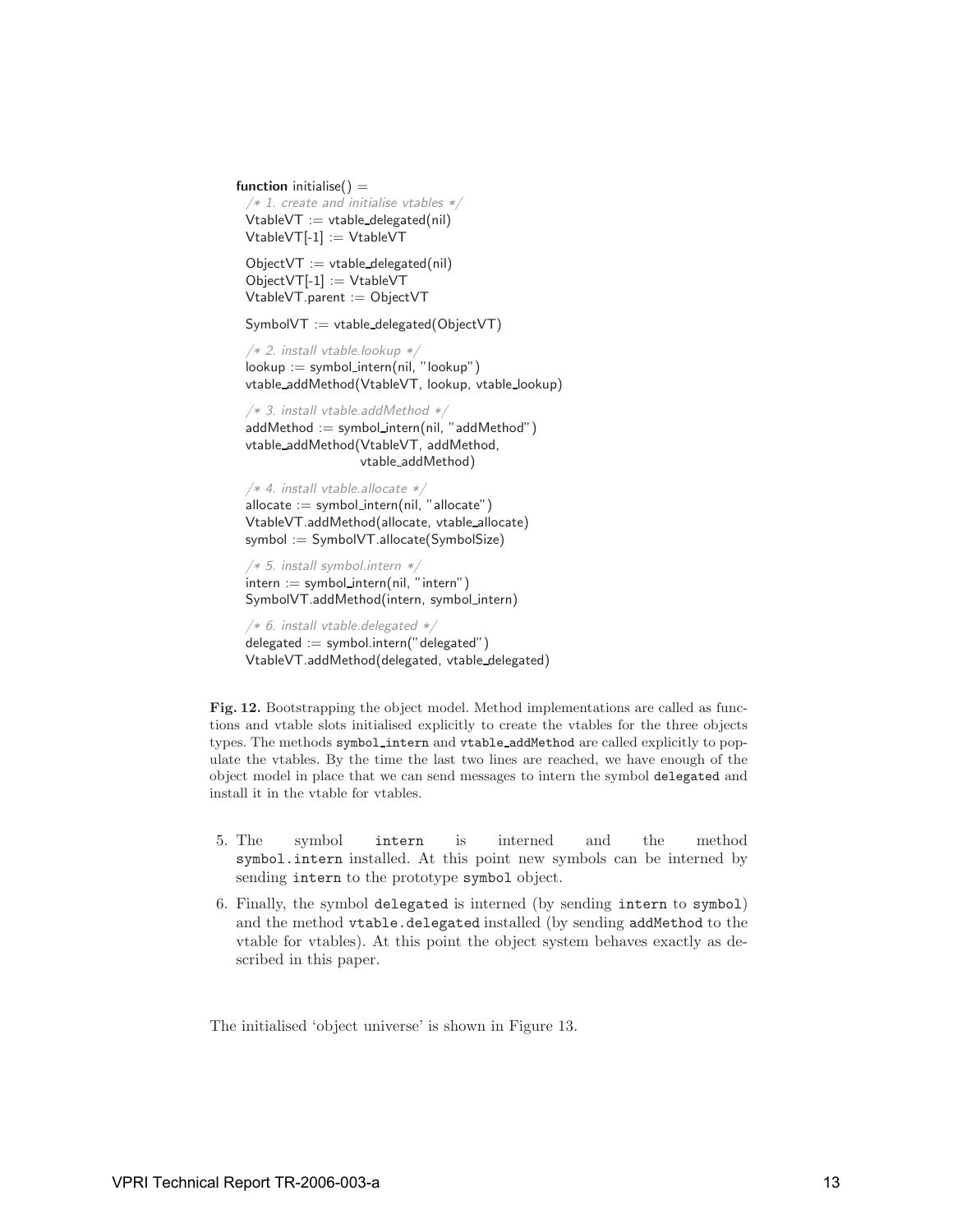

Fig. 13. The object model universe. The larger objects are the vtables for the three essential types (object, symbol and vtable). Just above SymbolVT is the prototype symbol object, and to the right of it are the symbols that provide message names for the five essential methods whose implementations are just below VtableVT on the right. The symbol intern is bound to the method string intern in the SymbolVT and the remaining methods are bound to their message names in VtableVT. Both SymbolVT and VtableVT delegate to ObjectVT.

#### 3.4 Implementation language bindings

To deploy the object model as part of a programming language implementation, we need three things:

- implementation language structure definitions for the layouts of object, symbol and vtable (implied by the default implementation of the lookup method installed in the 'vtable vtable');
- implementations of the five essential methods in the implementation language; and
- an implementation language method invocation mechanism, to call a method implementation (returned from lookup) passing the receiver object and message arguments.

Appendix B presents a complete implementation in the GNU C language. The next section discusses two optimisations appearing in this implementation that significantly improve the performance of message sending. It should be straightforward to adapt them to other programming languages.

#### 3.5 Optimising performance

The performance of the GNU C versions of send() and bind() are improved by two forms of caching.

Figure 14 shows a version of send that is implemented as a macro. This allows each send site to remember the previous destination method returned by bind in an inline cache. As long as the vtable of the next receiver does not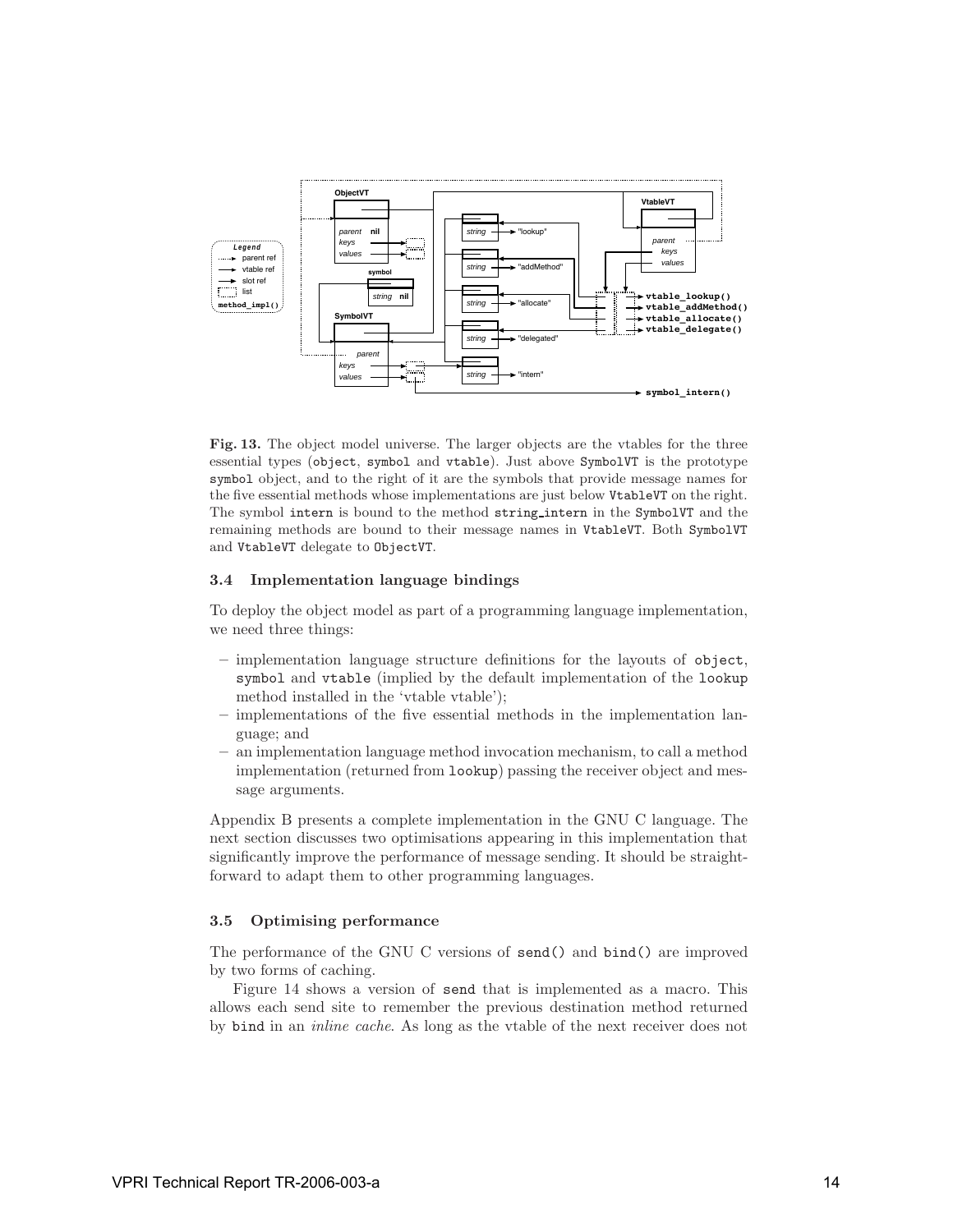```
#define send(OBJ, MSG, ARGS...) ({ \
         struct object *o = (struct object *) (OBJ); \
         struct vtable *thisVT = o \rightarrow vt[-1];
  static struct vtable *prevVT = 0; \
  static method_t method = 0;
  (thisVT == prevVT \
    ? method \
    : (prevVT = thisVT, \
       method = bind(o, (MSG))))(o, \#4RGS);
})
```
Fig. 14. Optimising send with an inline cache. The send macro memoizes the previous vtable and associated closure returned from bind. bind is only called (and the memoized closure and vtable values updated) if the invocation is to an object whose vtable is not the same as the previous object's vtable at the same invocation site; otherwise the previously bound closure is reused immediately. This is safe provided the method name is a constant at any given invocation site.

change, the previous destination method can be invoked directly without calling bind again (assuming the message name at the send site is constant).

Figure 15 shows a version of bind that has been optimised with a global method cache. Before invoking **lookup** the optimised bind looks for the vtable and method name in a cache of previously bound methods. If it finds a match, it returns the cached closure; if not, it invokes lookup and fills the appropriate cache line.

These two optimisations are independent and can be used separately or together. Note that a realistic language implementation would need a way to invalidate these caches each time a change is made to vtable contents or inheritance relationships. Mechanisms for doing this are simple but beyond the scope of this paper.

## 4 Extensions that improve generality

Section 3 described the simplest possible arrangement of the object model, in which each message name in a vtable is associated with the address of the native code of a corresponding method implementation. We found that the usefulness and generality of the object model were significantly improved by introducing an additional level of indirection, so that a message name is associated with a closure. Each closure contains two items: the address of the compiled code implementing the method and some (arbitrary) data, as shown in Figure 16. The bind function is modified to return a closure as shown in Figure 17; send then invokes the method stored in the closure and passes the closure itself as an argument to the method (in addition to the message receiver and arguments). Method implementations are modified correspondingly, to accept the additional argument.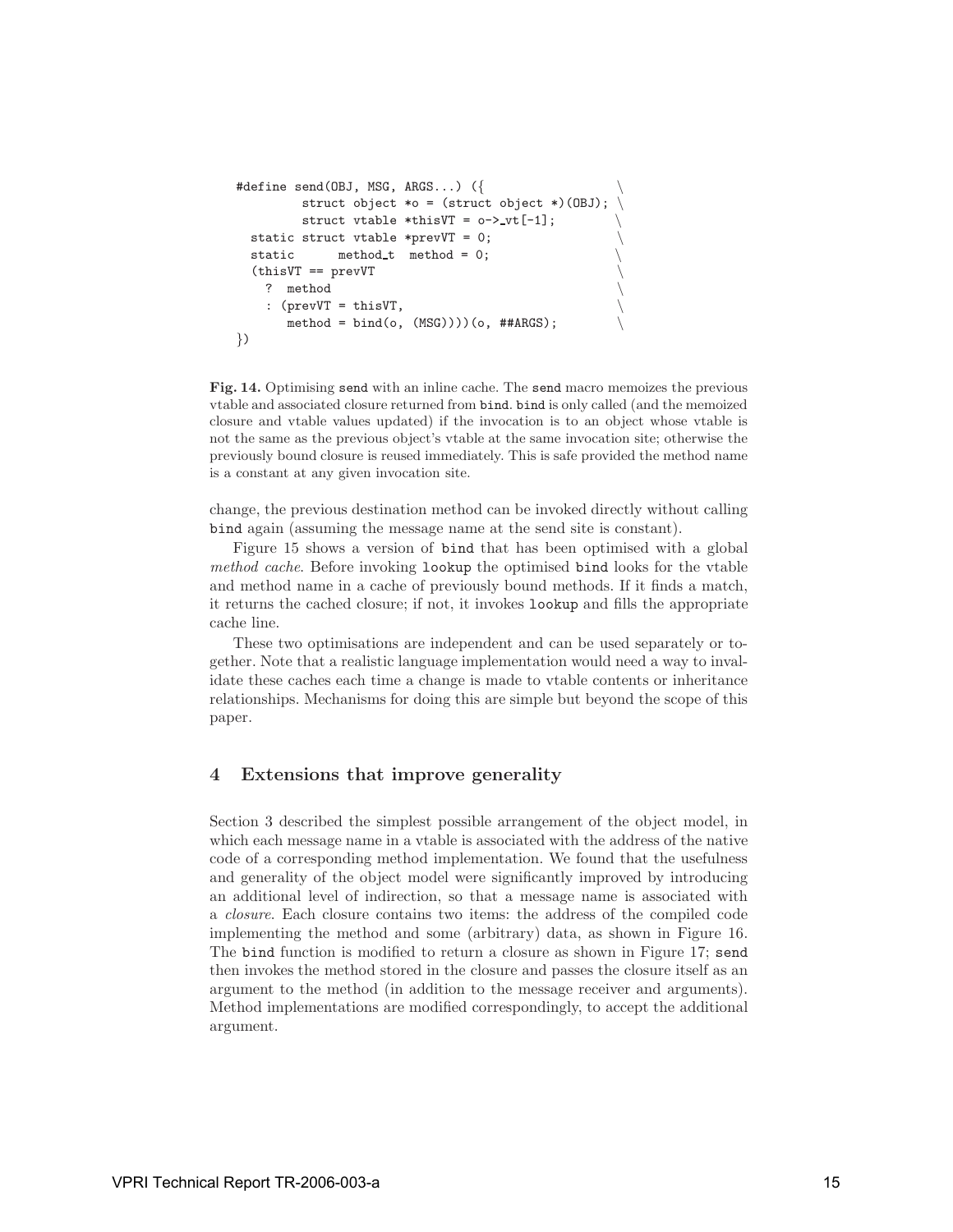```
struct entry {
  struct vtable *vtable;
  struct object *message;
  method_t method;
} MethodCache[8192];
struct method_t *bind(struct object *obj,
                     struct object *msg)
{
  method_t m;
  struct vtable *vt = obj->_vt[-1];
 unsigned long offset = hash(vt, msg) & 8191;
  struct entry *line = MethodCache + offset;
  if (line->vtable == vt && line->message == msg)
   return line->method;
 m = ((msg == s\_lookup) & (obj == vtable_vt))? vtable lookup(vt, msg)
    : send(vt, s lookup, msg);
  line->vtable = vt;
  line->message = msg;
 line->method = m;
  return m;
}
```
Fig. 15. Optimising bind with a global method cache. The MethodCache stores vtables, message names, and the associated method implementations. To bind a message name within a vtable, a hash is computed from the vtable and name modulo the size of the method cache to create a cache line offset. If the vtable and name stored in the cache at that offset correspond to the vtable and name being bound, the stored method is returned immediately. Otherwise lookup is invoked in the vtable to bind the method name, and cache updated accordingly.



Fig. 16. Revised internals of vtables. A vtable maps message names onto closures, containing the address of the native code to be executed and some arbitrary data. Since closures are objects, they too have a pointer to a vtable describing their behaviour.

We believe the slight increase in complexity is more than justified by the generality that is gained. For example:

– Figure 18 shows how closures can be used as assignable slots, creating an enduser object model similar to that of traditional prototype-based languages.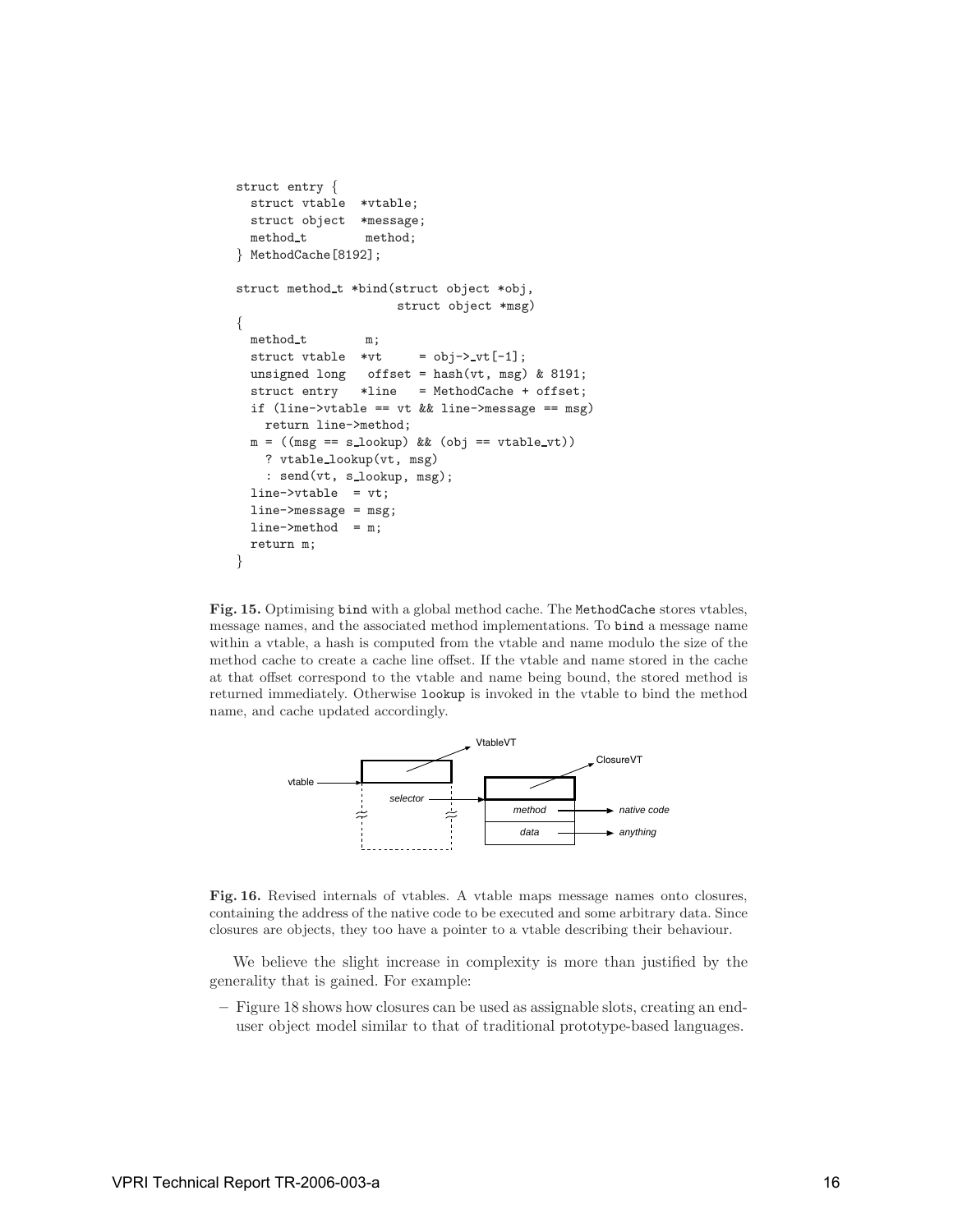```
function vtable addMethod(myClosure, self,
                           aSymbol, aMethod) =
 foreach i in 1 .. self.size
   if self.keys[i] = aSymbol
    self.values[i] := aMethod
    return
 self.keys.append(aSymbol)
 self.values.append(new closure(aMethod, nil))
function send(object, messageName, args...) =
 let closure = bind(object, messageName)
 return closure.method(closure, object, args...)
function bind(object, messageName) =let vt = object[-1]let closure =if messageName = lookup
        and object = VtableVTvtable lookup(nil, vt, lookup)
   else
    send(vt, lookup, messageName)
 return closure
```
Fig. 17. Revised methods and functions. The method addMethod and the message sending functions bind and send are modified to store and retrieve closures instead of methods. Note that addMethod, like all method implementations, now accepts an additional argument (the closure in which it was found by lookup).



Fig. 18. Self-like slots. An assignable slot is implemented as a pair of methods: a 'getter' and a 'setter'. The value of the slot is stored as the data in the closure of its getter method. The data of the setter method's closure contains a reference to the getter's closure, allowing the setter to assign into the getter's data. A single implementation of getter and setter can be shared by all closures associated with assignable slots.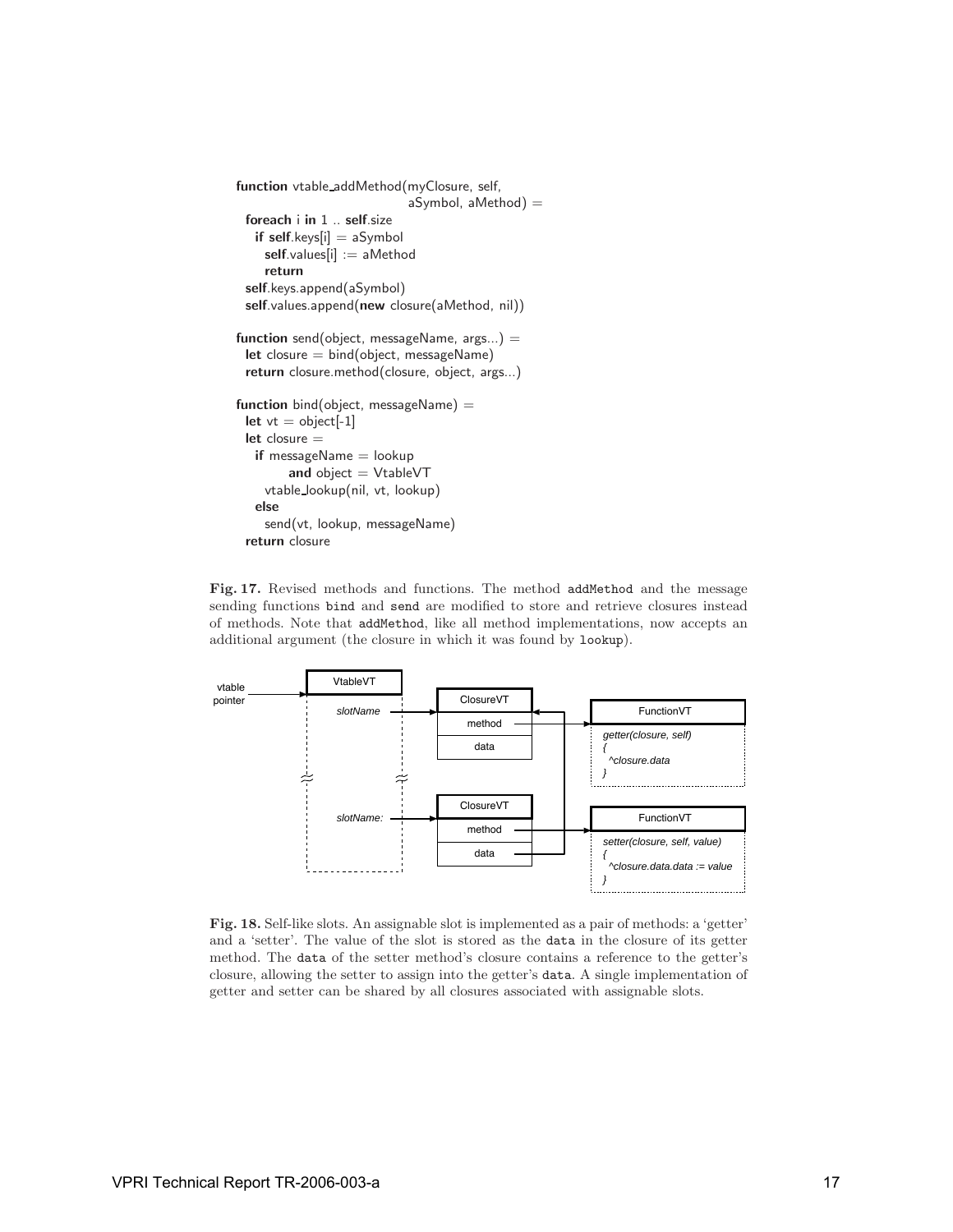

Fig. 19. Mixed-mode execution. An interpreter (for bytecodes or other structures) can be shared by any number of method closures. The structure to be interpreted is stored in the data part of the closure. As described in the text, the closure is passed as an argument to the method implementation (in this case the interpreter) from where its data is readily accessible. To the caller there is no difference between invoking a native method and invoking a byte-compiled method; the calling convention is the same.

– Figure 19 shows how closures are used to support mixed-mode execution [10]. A single interpreter method is shared between many closures whose data fields contain the code to be interpreted. To the caller there is no difference between invoking a natively compiled method and invoking an interpreted method.

Other useful extensions that have been implemented include support for 'Lieberman-style' prototypes [7] which provide much stronger encapsulation than the more common class-based inheritance. A detailed description of this extension is available online [9].

# 5 Evaluation

We validate the object model in two ways:

- By showing that it can be extended easily to support object models for existing languages or significant and useful features drawn from them. We do this by extending the prototype-based language (that uses the object model directly, as described in Section 2.2) first to support the Javascript object model (Section 5.1) and then by adding Traits (Section 5.2).
- By showing that its performance is sufficient for its use in serious language implementations (Section 5.3).

#### 5.1 Ease of use: Javascript objects

Javascript [3] has a simple object model based on delegation [7] in which objects are dictionaries that map property names to their values. When an object is asked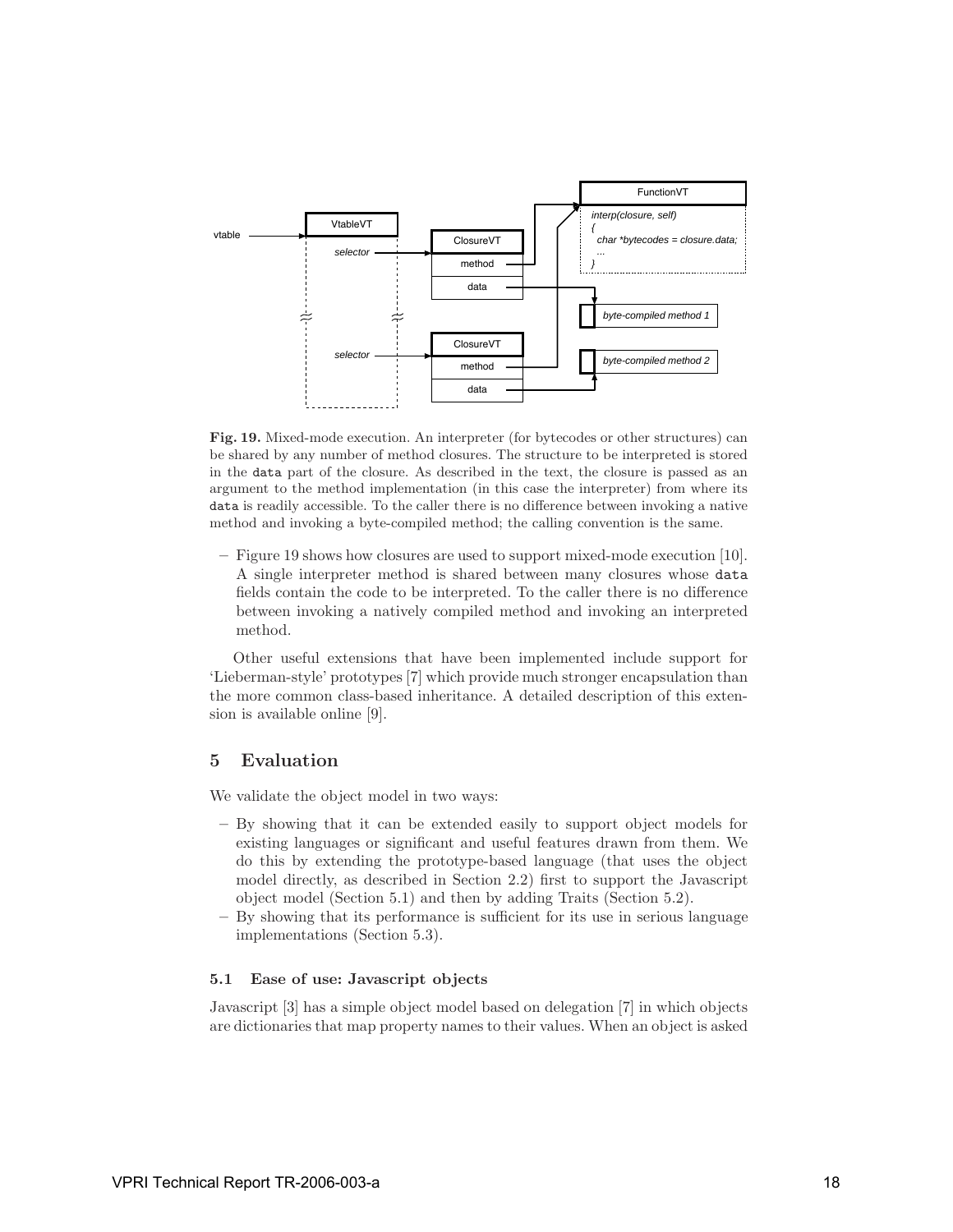```
vtable get [ ↑closure data ]
get := [ (vtable vtable lookup: #get) method ]
Object set: prop to: val
\Gamma| closure |
  (closure := self vtable lookup: prop) notNil
    ifFalse:
      [closure := self vtable methodAt: prop put: get].
  closure setData: val.
 prop == #\_protoifTrue:
      [self vtable parent: val vtable.
       vtable flush].
]
```
Fig. 20. Javascript objects. Properties are implemented in a manner similar to that of slots in Figure 18. However, setter methods were eliminated in favour of a set:to: method that treats the **proto** property specially. If **proto** is assigned then the parent of the object's vtable is set to the value's vtable, and any method caches are flushed. (Note that the block expression assigned to get is evaluated; the value assigned is the result of executing the block, not an unevaluated, literal block. Appendix A explains this syntax further.)

for an unknown property, it forwards the request to its prototype (fetched from its **\_proto** property). Properties are 'copy-on-write'; assigning to a property of an object either updates an existing property or creates a new property in the object. All objects, functions and methods in Javascript are based on this model.

Figure 20 shows one way of extending the object model to support these semantics. Note that this implementation is not intended to be used directly by programmers (although nothing prohibits this). Rather, a compiler is expected to translate Javascript expressions into method invocations. For example, a Javascript field access 'x.p' is translated to 'x p' (send message p to x, invoking its property getter). Similarly, the Javascript assignment ' $x \cdot p = y'$  is translated to 'x set: #p to: y' (send message set:to: to x, invoking its property setter) with arguments  $\#p$  (the property name) and y (the new value).

#### 5.2 Ease of use: Traits

Traits [11] are a powerful software composition mechanism. A trait is a collection of methods without state that can be manipulated and combined with other traits according to an algebra of composition, aliasing and exclusion. They are interesting because they provide the power of multiple inheritance without the complexity.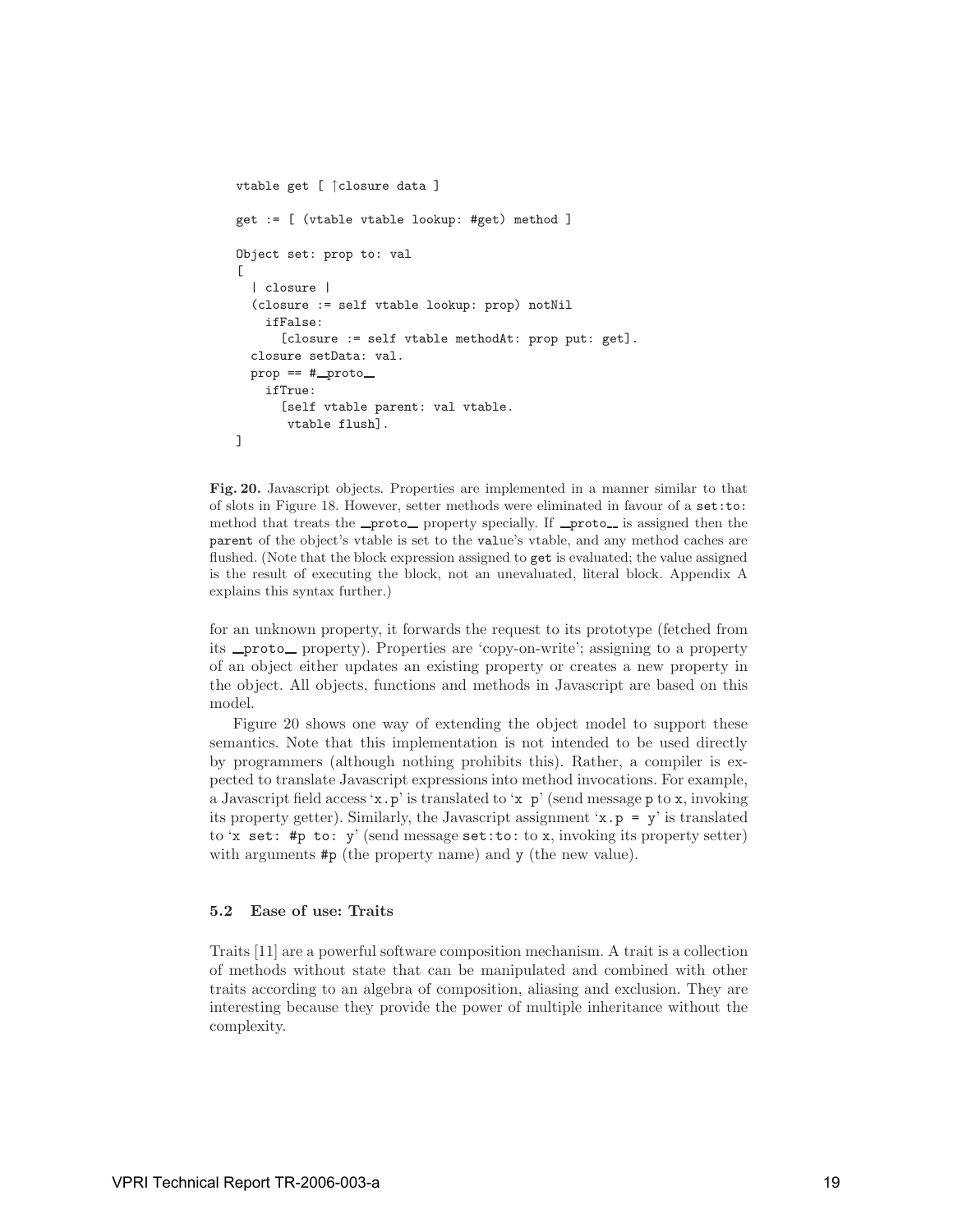```
Trait : Object ()
Object useTrait: aTrait [ aTrait addTo: self ]
Trait addTo: anObject [
  self vtable keysAndValuesDo: [:selector :closure |
    | newClosure |
    newClosure := anObject vtable
                  traitMethodAt: selector
                                 closure method.
    newClosure setData: closure data]
]
vtable traitMethodAt: aSelector put: aMethod [
  (self includesKey: aSelector)
    ifTrue: [↑self errorConflict: aSelector]
  ↑self methodAt: aSelector put: aMethod
]
```
Fig. 21. Support for traits. Trait.addTo: adds the methods of the receiver to the vtable of the argument. vtable.traitMethodAt:put: adds a method implementation with a given name to the receiver, and signals an error if the method name is already defined.

Figure 21 shows how the prototype-based language can be extended to support Traits. We can then easily implement the operations of the Traits 'algebra', for example:

```
Trait + aTrait
\Gamma↑Trait delegated
    useTrait: self;
    useTrait: aTrait
]
```
This creates a new empty trait and adds both the receiver and the argument to it, composing their behaviours. (Method exclusion and method aliasing are left as an exercise; they take no more than a few minutes each. Once all three operations are available, you will have conforming traits implementation!)

With the above traits implementation in place, we can write code such as:

```
T1 : Trait ()
T1 m [ 'this is m' putln ]
T2 : Trait ()
T2 n [ 'this is n' putln ]
C : Object () [ C useTrait: T1 + T2 ]
C o [ self m; n ]
```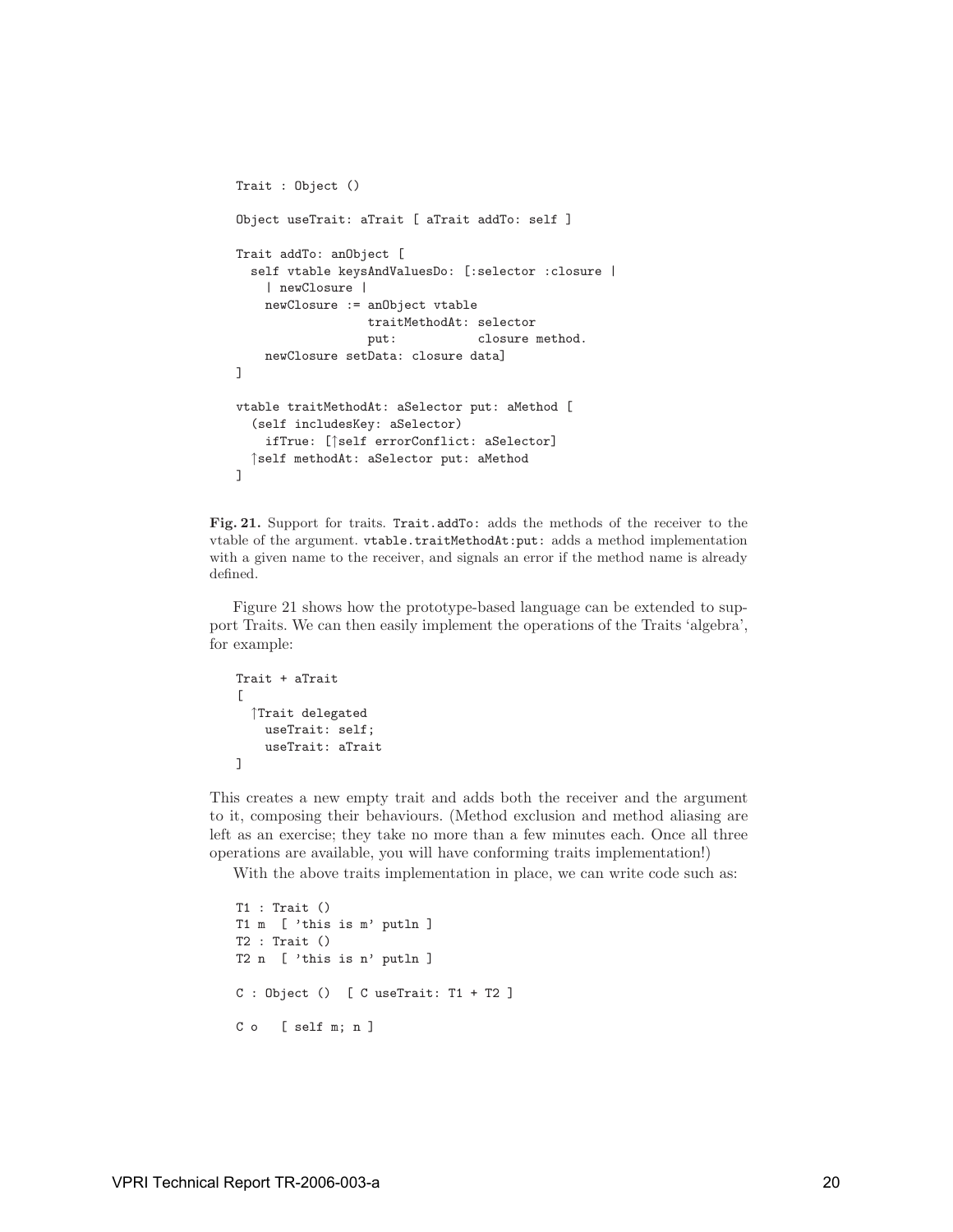(Note that in the above what looks like a literal block after the declaration of C is actually an imperative; the program is executed from top to bottom, sending useTrait: to C before continuing with the installation of method o in C. Appendix A explains this further.)

#### 5.3 Benchmarks

We measured the size and speed of a sample implementation written in GNU C (see Appendix B), faithfully following the algorithms and structure presented in this paper. All measurements were made on a 2.16 GHz Intel Core Duo.

The sample implementation is approximately 140 lines of code, containing:

- the three essential object types;
- one constructor function, for symbols;
- the five essential methods;
- macros for send and bind, as presented in Section 3.2, with optional inline and global method caches; and
- an initialisation function that creates the initial objects and populates their vtables to create the object system as shown in Figure 13.

The object code size for all essential objects and their methods, with unoptimised send and bind, is 1,453 bytes. With the inline and global caches enabled, the code size grows to 1,822 bytes. <sup>6</sup> This should not be an issue for any but the most severely resource-constrained environments.

Next we investigate the overhead of dynamic dispatch through the vtables. We implemented the nfibs function (which has a very high ratio of message sends, or function invocations, to computation) in optimised C with staticallybound function calls and compared it with the object model using dynamicallybound message sends and an inline cache. The results from running nfibs(34) (performing 18,454,929 calls or method invocations) were:

| type                     |  | time % of static call |
|--------------------------|--|-----------------------|
| static call $(C)$ 150 ms |  | $100.0\%$             |
| dynamic send 270 ms      |  | 55.6%                 |

While the results are polluted a little by the arithmetic computation, they show that a static C function call is only approximately twice as fast as a dynamicallybound send through an inline cache. The actual overhead should be lower in practice since most code will perform more computation per call/send than nfibs.

Lastly, we implemented the example presented in Section 2 of this paper: data structures suitable for a Lisp-like language. We implemented a 'traditional' length primitive using a switch on an integer tag to select the appropriate implementation amongst a set of possible case labels. This was compared with an implementation in which data was stored using the object model and the

 $\overline{6}$  Darwin 8.8.1, Intel Core Duo, gcc-4.0.1 (Apple build 5367).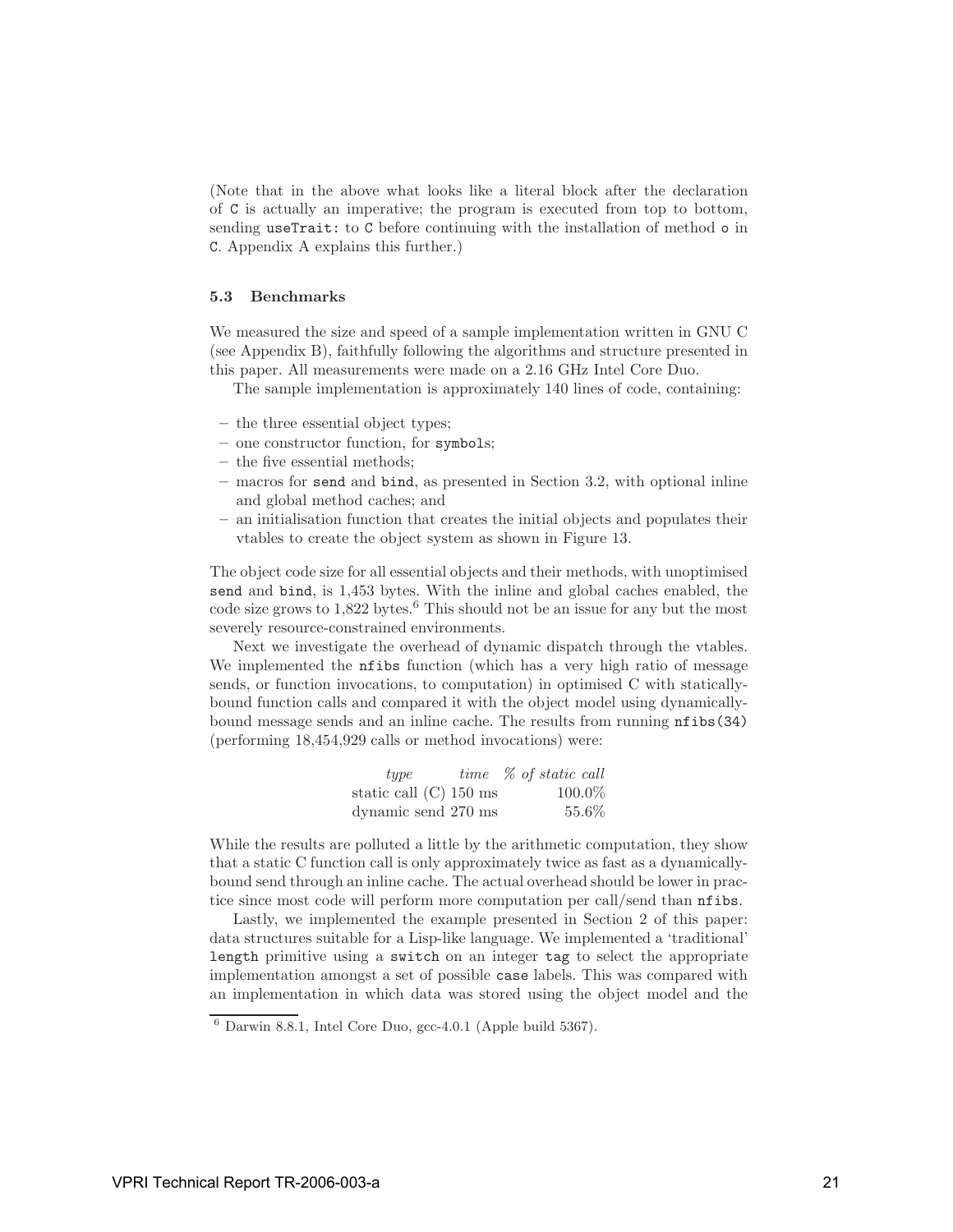length primitive used send to invoke a method in the objects themselves. <sup>7</sup> Both were run for one million iterations on forty objects, ten each of the four types that support the length operation. The results, with varying degrees of object model optimisations enabled, were:

| implementation              |          | time $\%$ of switch |
|-----------------------------|----------|---------------------|
| switch-based                | $503$ ms | 100.0%              |
| dynamic object-based 722 ms |          | 69.7%               |
| $+$ global cache            | $557$ ms | 90.3%               |
| $+$ inline cache            | $243$ ms | 207.0%              |

This shows that an extensible, object-based implementation can perform at better than half the speed of a typical C implementation for a simple language primitive. With a global method cache (constant overhead, no matter how many method invocation sites exist) the performance is within 10% of optimised C. When the inline cache was enabled the performance was better than twice that of optimised C. In a practical language implementation the above performance gaps would be decrease in all cases as the amount of useful work per primitive increases. (It is hard to conceive of a simpler primitive than length.)

#### 5.4 Limitations

The object model relies on a method cache [2] for performance. It is necessary to flush the cache after certain programming changes such as modifying a vtable (adding or removing a mapping, or storing into the parent slot). This is easy to do for both inline and global method caches, but is neither described in this paper nor counted in our evaluation of the sample implementation.

We do not count constructors in the number of methods in the object implementation. (There is no requirement for the constructors to be installed as methods although in practice it is convenient to do so.)

We also do not count the vtable pointer as part of the end-user object structure, since it appears before the nominal start of the object.

Lastly, the implementation of bind and send cannot be exposed as easily as the method lookup mechanism. This can be addressed by exposing the semantics of functions in the same way that the object model exposes the semantics of messaging (see Section 7). This permits almost unlimited flexibility to implement mechanisms such as multimethods.

# 6 Related work

TinyObjects [6] also lets programmers remove limitations from the system instead of 'programming around' them. It provides a Metaobject Protocol

 $\frac{7}{7}$  A reference implementation, including the length benchmarks, can be downloaded from: http://piumarta.com/software/id-objmodel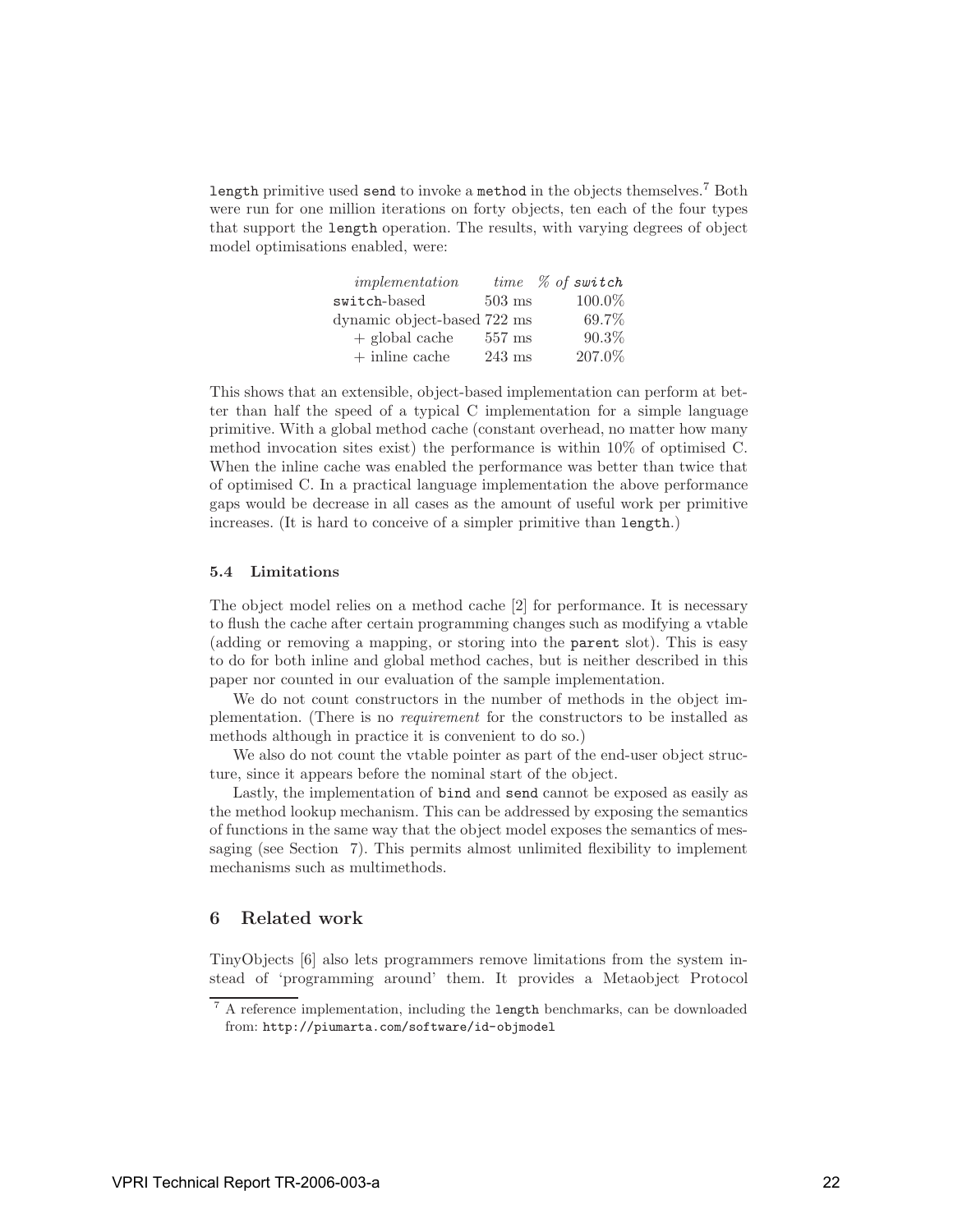(MOP) [5], at the end-user level of abstraction, that reflects on the implementation level and allows programmers to customise the object model to fit the needs of their applications. We address the same problem by implementing the object model and the equivalent of a very small MOP within a single level of abstraction. This way the programmer can directly manipulate the objects and methods that implement the semantics of their object model.

Smalltalk-80 [4] has methods (in classes Behaviour, Class and Metaclass) that provide what is essentially an incomplete MOP. While these can be used by programs (including the Smalltalk programming environment itself) to create new subclasses and modify method dictionaries, they cannot be used to modify the semantics of message sending itself nor the internal layout of objects.

McCarthy's metacircular evaluator for LISP [8] demonstrated that it is possible for a language to be implemented (described) in itself. Such implementations are 'open': they allow programmers both to write 'user programs' and also to modify or extend the semantics of the language. The circular implementation of the object model brings an equivalent openness to the object-messaging paradigm.

Some systems, such as the Self programming language [12] and Lieberman's prototypes [7], present the user with simpler object models than the one we describe. The cost of this simplicity is that some of the semantics of their object models is hidden (slot lookup in particular) and cannot be modified by end user code. Self also requires a significantly more complex runtime to run efficiently [1]. The model is much closer Self's internal object model which uses maps (similar to vtables) to describe the behaviour of entire clone families. Very promising recent experiments with Self aim to expose the entire implementation to the programmer [13].

# 7 Conclusions and further work

We presented a simple, extensible object model that exposes its own semantics in terms of the objects and messages that it implements. This circularity in the implementation results in surprising flexibility; end users have direct access to, and control over, the implementation mechanisms of the object model itself. Our experience with this object model has shown that it can be extended easily to support powerful features such as sideways composition and mixed-mode execution. While it is not necessarily a friendly model for hand-written code, it is an attractive target for automatic translation. It could also be an attractive target for statically-typed languages, where the compiler can guarantee runtime type safety.

Because it imposes no structure on end user objects, the model invites experimentation that might otherwise be difficult. For example, it allows a pointer to a compiled native function to also be an object, to which messages can be sent; a vtable in the word before the function prologue suffices. We envisage going further and storing useful information about compiled code (stack layout,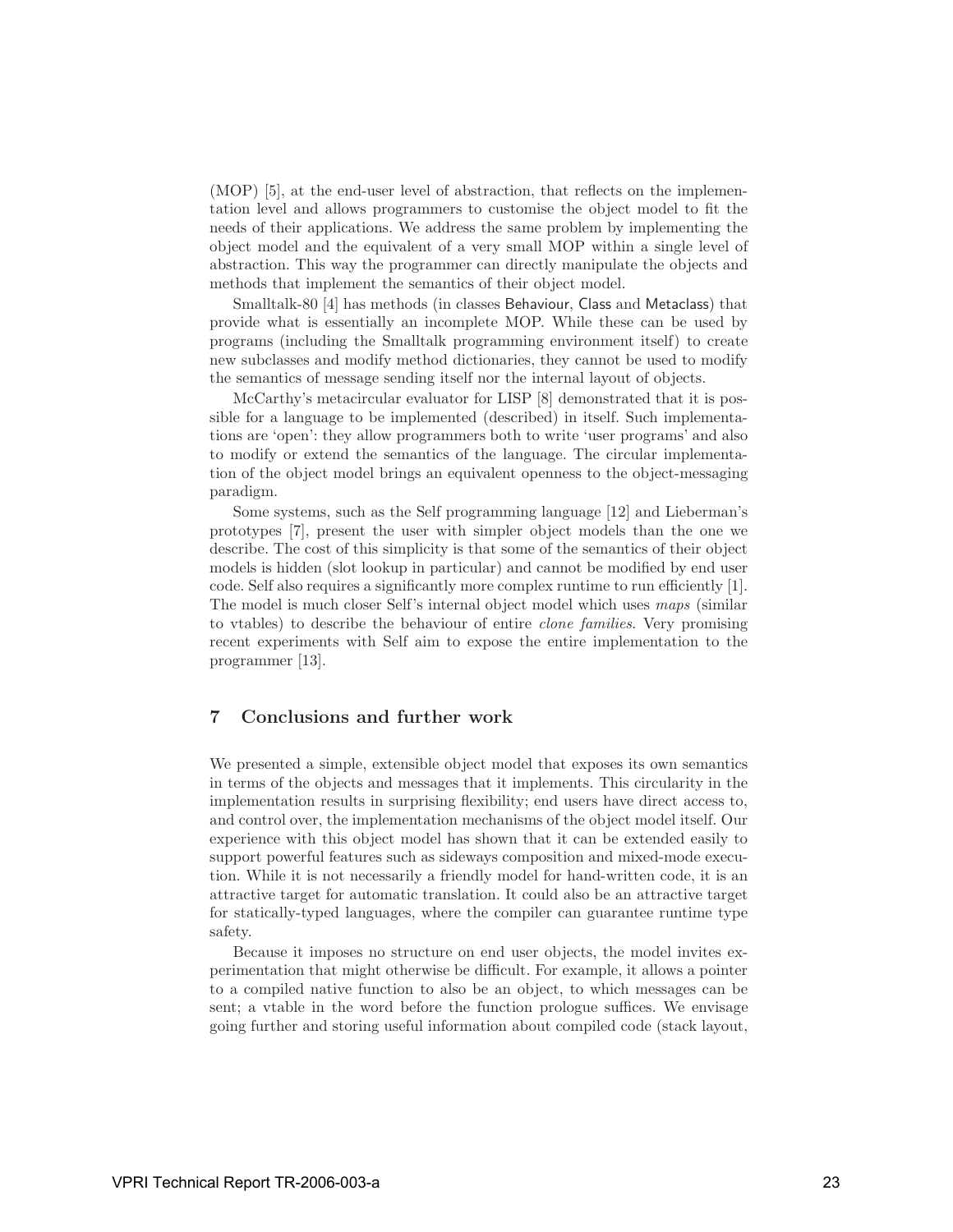signature information, pre- and post-conditions, etc.) in the word before the function's vtable pointer (at offset -2).

This complements ongoing work with dynamic code generation that brings the functional aspects of the object model (method implementations, method invocation, and send and bind in particular) under the control of the programmer. This work will be the subject of forthcoming publications.

Starting with the algorithms and C language bindings described in this paper, implementing the object model in C took approximately three hours. The essential objects and methods total 140 lines of source code. Not only is it tiny, but it also scales well: in a slightly different form it has been in daily use by several people for over a year. This model provides rich Smalltalk-like class libraries, implements its own compiler and dynamic code generator for multiple architectures, and integrates seamlessly with platform libraries and garbage collection. With the addition of a few lines of code it can support tagged immediate quantities, and represent the object nil with the NULL pointer.

## References

- 1. C. Chambers, D. Ungar, and E. Lee. An efficient implementation of SELF a dynamically-typed object-oriented language based on prototypes. In OOPSLA '89: Conference proceedings on Object-oriented programming systems, languages and applications, pages 49–70, New York, NY, USA, 1989. ACM Press.
- 2. L. P. Deutsch and A. M. Schiffman. Efficient implementation of the Smalltalk-80 system. In POPL '84: Proceedings of the 11th ACM SIGACT-SIGPLAN symposium on Principles of programming languages, pages 297–302, New York, NY, USA, 1984. ACM Press.
- 3. ECMA. Ecmascript language specification, December 1999. http://www.ecma.ch/ecma1/stand/ecma-262.htm.
- 4. A. Goldberg and D. Robson. Smalltalk-80: the language and its implementation. Addison-Wesley Longman Publishing Co., Inc., Boston, MA, USA, 1983.
- 5. G. Kiczales, J. des Rivieres, and D. G. Bobrow. The art of metaobject protocol. MIT Press, Cambridge, MA, USA, 1991.
- 6. G. Kiczales and A. Paepcke. Open Implementations and Metaobject Protocols. http://www2.parc.com/csl/groups/sda/publications/papers/ Kiczales-TUT95/for-web.pdf.
- 7. H. Lieberman. Using prototypical objects to implement shared behavior in objectoriented systems. In OOPLSA '86: Conference proceedings on Object-oriented programming systems, languages and applications, pages 214–223, New York, NY, USA, 1986. ACM Press.
- 8. J. McCarthy. LISP 1.5 Programmer's Manual. The MIT Press, 1962.
- 9. I. Piumarta. Efficient Sideways Composition via 'Lieberman' Prototypes. VPRI Research Memo RM-2007-002-a, http://vpri.org/pdf/lieberman proto RM-2007-002-a.pdf.
- 10. S. Sankar, S. Viswanadha, J. H. Solorzano, R. J. Duncan, and D. J. Bacon. Mixedmode execution for object-oriented programming languages. US Patent 6854113, issued February 8, 2005. http://www.patentstorm.us/patents/6854113.html.
- 11. N. Schärli, S. Ducasse, O. Nierstrasz, and A. Black. Traits: Composable units of behavior. In Proceedings ECOOP 2003 (European Conference on Object-Oriented Programming), volume 2743 of LNCS, pages 248–274. Springer Verlag, July 2003.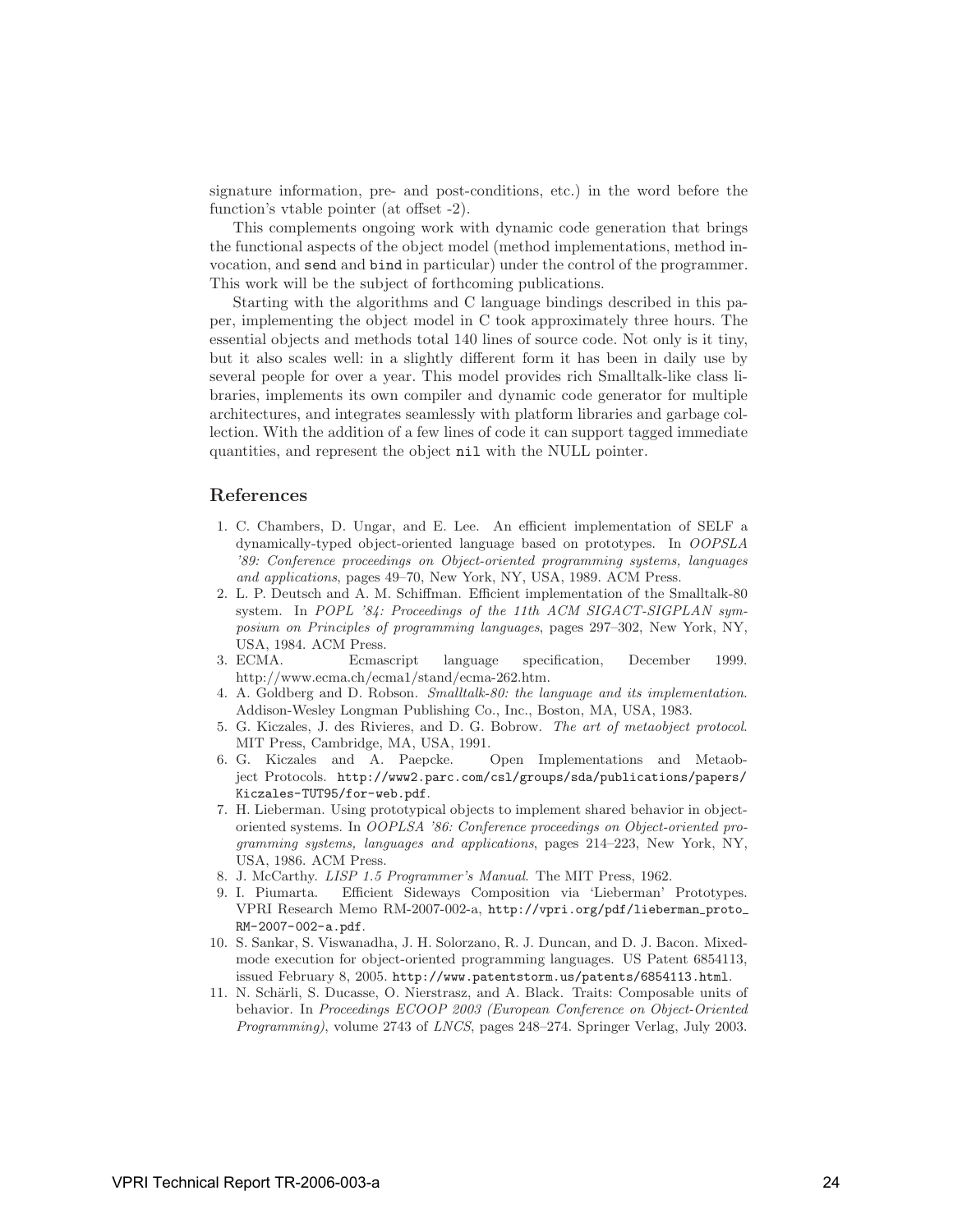- 12. D. Ungar and R. B. Smith. Self: The power of simplicity. In OOPSLA '87: Conference proceedings on Object-oriented programming systems, languages and applications, pages 227–242, New York, NY, USA, 1987. ACM Press.
- 13. D. Ungar, A. Spitz, and A. Ausch. Constructing a metacircular virtual machine in an exploratory programming environment. In OOPSLA '05: Companion to the 20th annual ACM SIGPLAN conference on Object-oriented programming, systems, languages, and applications, pages 11–20, New York, NY, USA, 2005. ACM Press.

# A Prototype language syntax

The prototype-based language used for several examples in the text has a syntax similar to that of Smalltalk-80 [4] with a few significant differences described here.

#### A.1 Type declarations

New types are introduced by creating a named prototype of that type. For example,

```
Derived : Base ( a b )
```
creates a variable 'Derived' (in a kind of 'global namespace') and assigns to it a new prototype belonging to a family of objects that inherit behaviour and state from the family of 'Base' (another prototype) and which extend that state with two new slots called a and b. The new vtable for Derived is created automatically by sending delegated to the vtable for Base; this vtable is then sent the message allocate to create the prototype stored in Derived.

#### A.2 Method definitions

The body of a method follows its defining message pattern within square brackets. For example,

```
Derived frobble: bob with: bill
\Gamma↑bob frobbleWith: bill from: self
\overline{1}
```
installs the method frobble:with: in the vtable for Derived by sending it the message addMethod with the message name and method implementation as arguments.

#### A.3 Top-level statements

Arbitrary statements can be executed at the 'top-level' of the program (anywhere a definition is allowed) by enclosing them in square brackets. For example,

```
\Gamma'running DeepThought program...' putln.
    DeepThought new multiply: 6 by: 9.
]
```
announces to the user that an application is about to run, then instantiates and runs it.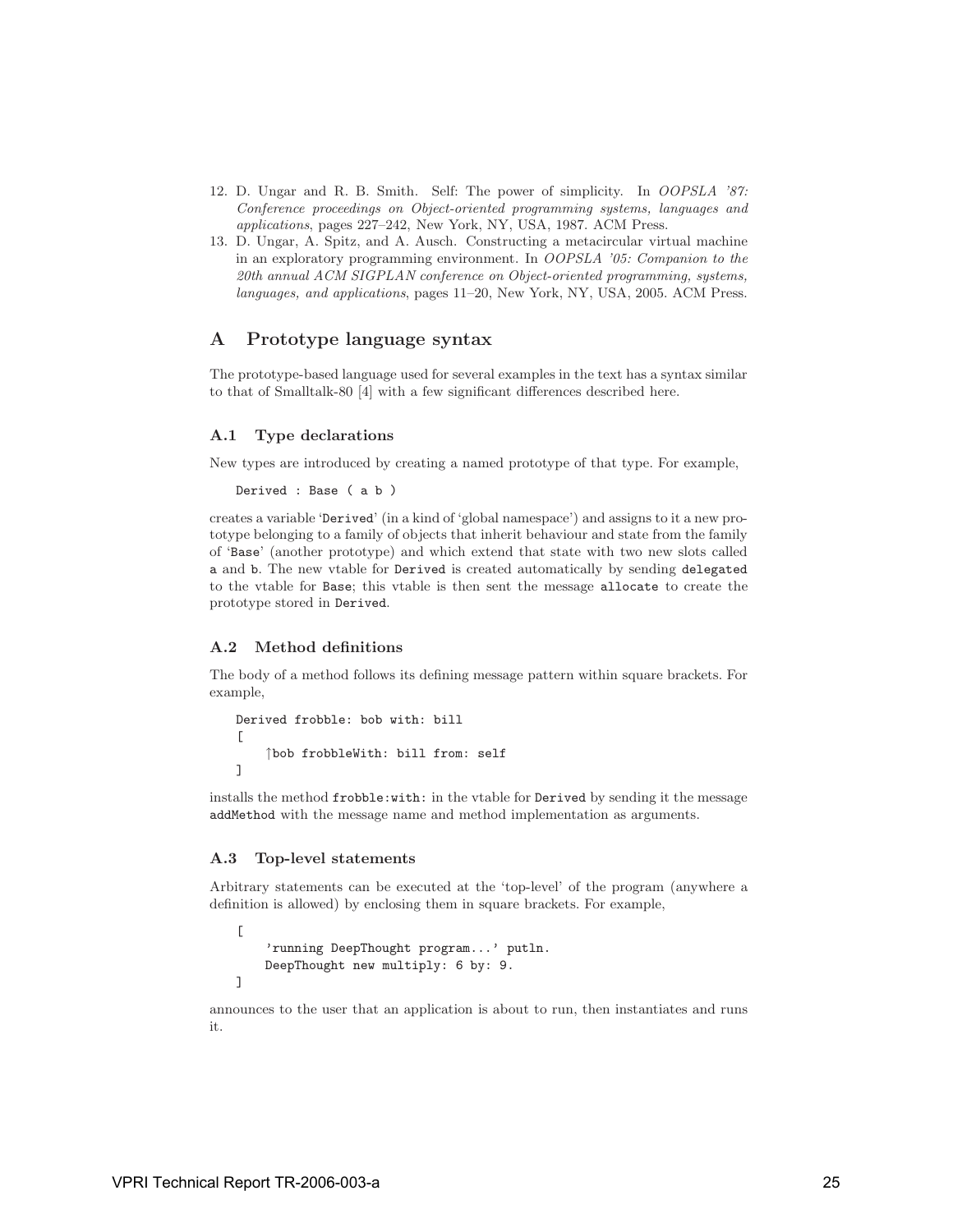#### A.4 Top-level definitions

Variables in the 'global namespace' can be bound to arbitrary values (not just to new prototypes as described above). For example,

The Answer  $:=$  [42]

creates a 'global' variable named TheAnswer and initialises it with the value of the last expression in the block (in this case, the literal 42).

## B Sample object model implementation

```
/* A sample implementation in GNU C of the object model described
* in this paper. This code, and that of the benchmarks discussed
 * in the text, can be downloaded from:
 * http://piumarta.com/software/id-objmodel
*/
#include <stdio.h>
#include <stdlib.h>
#include <string.h>
#define ICACHE 1 /* nonzero to enable point-of-send inline cache */
#define MCACHE 1 /* nonzero to enable global method cache */
struct vtable;
struct object;
struct symbol;
typedef struct object *oop;
typedef oop *(*method_t)(oop receiver, ...);
struct vtable
{
 struct vtable *_vt[0];
 int size;
 int tally;
 oop *keys;
 oop *values;
 struct vtable *parent;
};
struct object {
 struct vtable *_vt[0];
};
```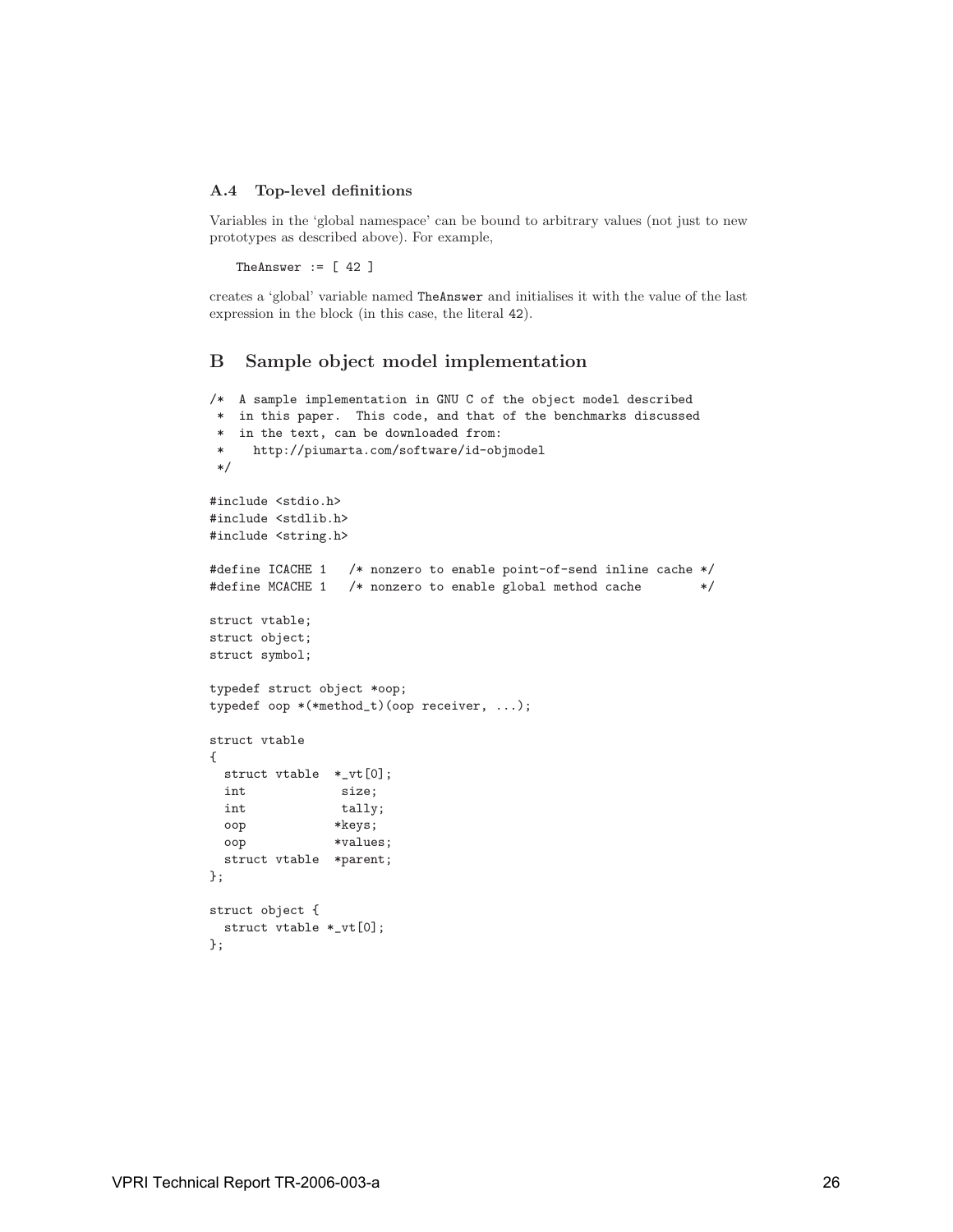```
struct symbol
{
  struct vtable *_vt[0];
 char *string;
};
struct vtable *vtable_vt = 0;
struct vtable *object_vt = 0;
struct vtable *symbol_vt = 0;
oop s_addMethod = 0;
opp s_allocate = 0;
oop s_delegated = 0;
oop s_lookup = 0;
oop s_intern = 0;
oop symbol = 0;struct vtable *SymbolList = 0;
extern inline void *alloc(size_t size)
{
RR struct vtable **ppvt=
    (struct vtable **)calloc(1, sizeof(struct vtable *) + size);
 return (void *) (ppvt + 1);
}
oop symbol_new(char *string)
{
 struct symbol *symbol = (struct symbol *)alloc(sizeof(struct symbol));
  symbol1->_vt[-1] = symbol_vt;symbol->string = strdup(string);
  return (oop)symbol;
}
oop vtable_lookup(struct vtable *self, oop key);
#if MCACHE
struct entry {
 struct vtable *vtable;
 struct object *selector;
 method_t method;
} MethodCache[8192];
#endif
```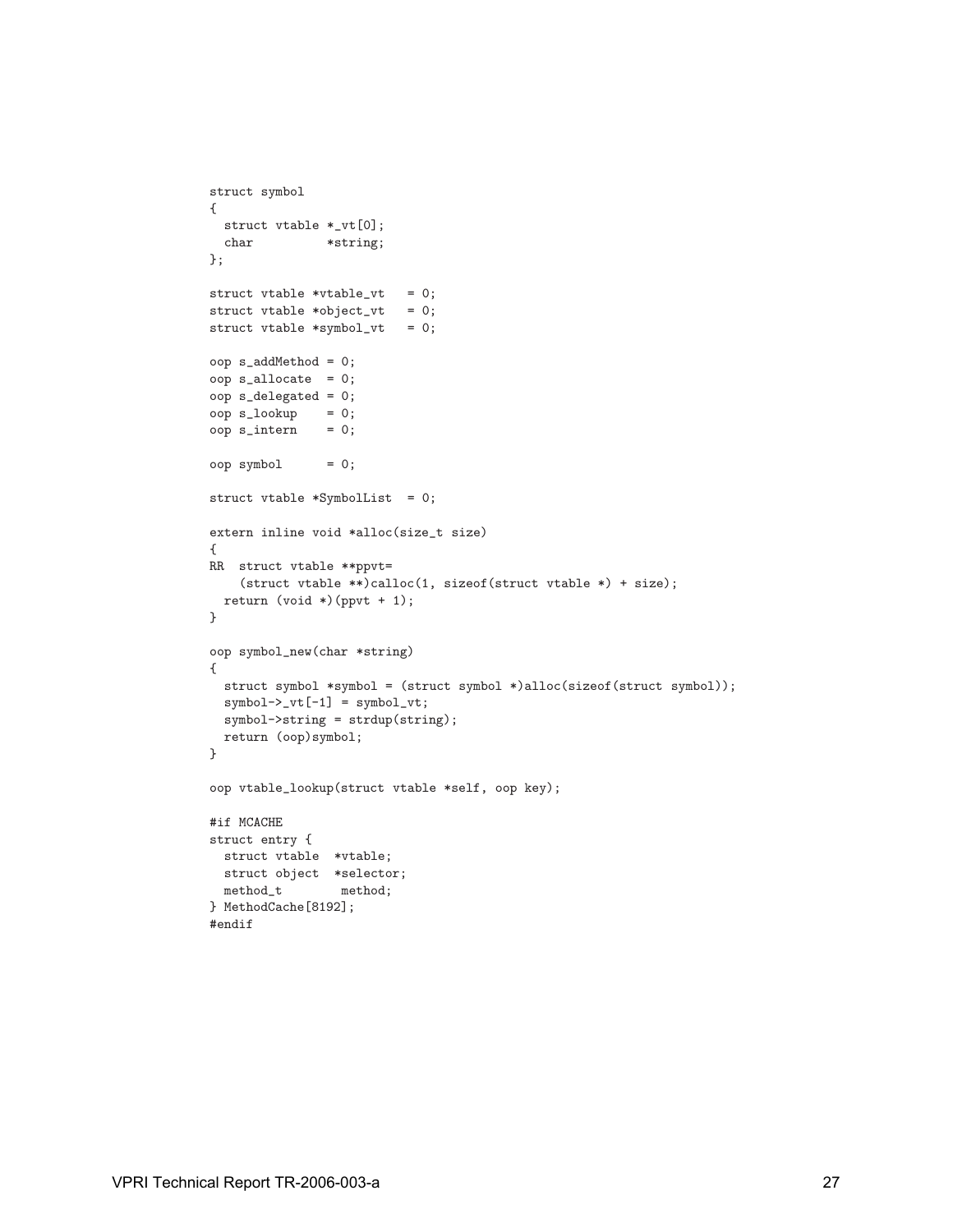```
#if ICACHE
# define send(RCV, MSG, ARGS...) ({ \
           pop r = (struct object *)(RCV); \
            struct vtable *thisVT = r->_vt[-1];
     static struct vtable *prevVT = 0;
     \begin{array}{lll} \texttt{static} & \texttt{method\_t} & \texttt{method = 0;} & \\\texttt{(\texttt{thisVT ==} overVT)} & & \\\end{array}(thisVT == prevVT? method \setminus: (\text{prevVT} = \text{thisVT},method = \phiind(r, (MSG))))(r, ##ARGS);
   })
#else /* !ICACHE */
# define send(RCV, MSG, ARGS...) ({ \
    oop \t r = (oop) (RCV);method_t method = _bind(r, (MSG)); \
     method(r, \#ARGB);
   })
#endif
method_t _bind(oop rcv, oop msg)
{
 method_t method;
 struct vtable *vt = rcv->_vtt[-1];
#if MCACHE
 unsigned int hash =
   (((usingned)vt \le 2) ^ ( (unsigned)msg \gg 3))& ((sizeof(MethodCache) / sizeof(struct entry)) - 1);
 struct entry *line = MethodCache + hash;
 if (line->vtable == vt && line->selector == msg)
   return line->method;
#endif
 method = ((msg == s_lookup) && (rcv == (oop)vtable_vt))? (method_t)vtable_lookup(vt, msg)
   : (method_t)send(vt, s_lookup, msg);
#if MCACHE
 line->vtable = vt;
 line->selector = msg;
 line->method = method;
#endif
 return method;
}
oop vtable_allocate(struct vtable *self, int payloadSize)
{
 struct object *object = (oop)alloc(payloadSize);
 object->_vt[-1] = self;return object;
}
```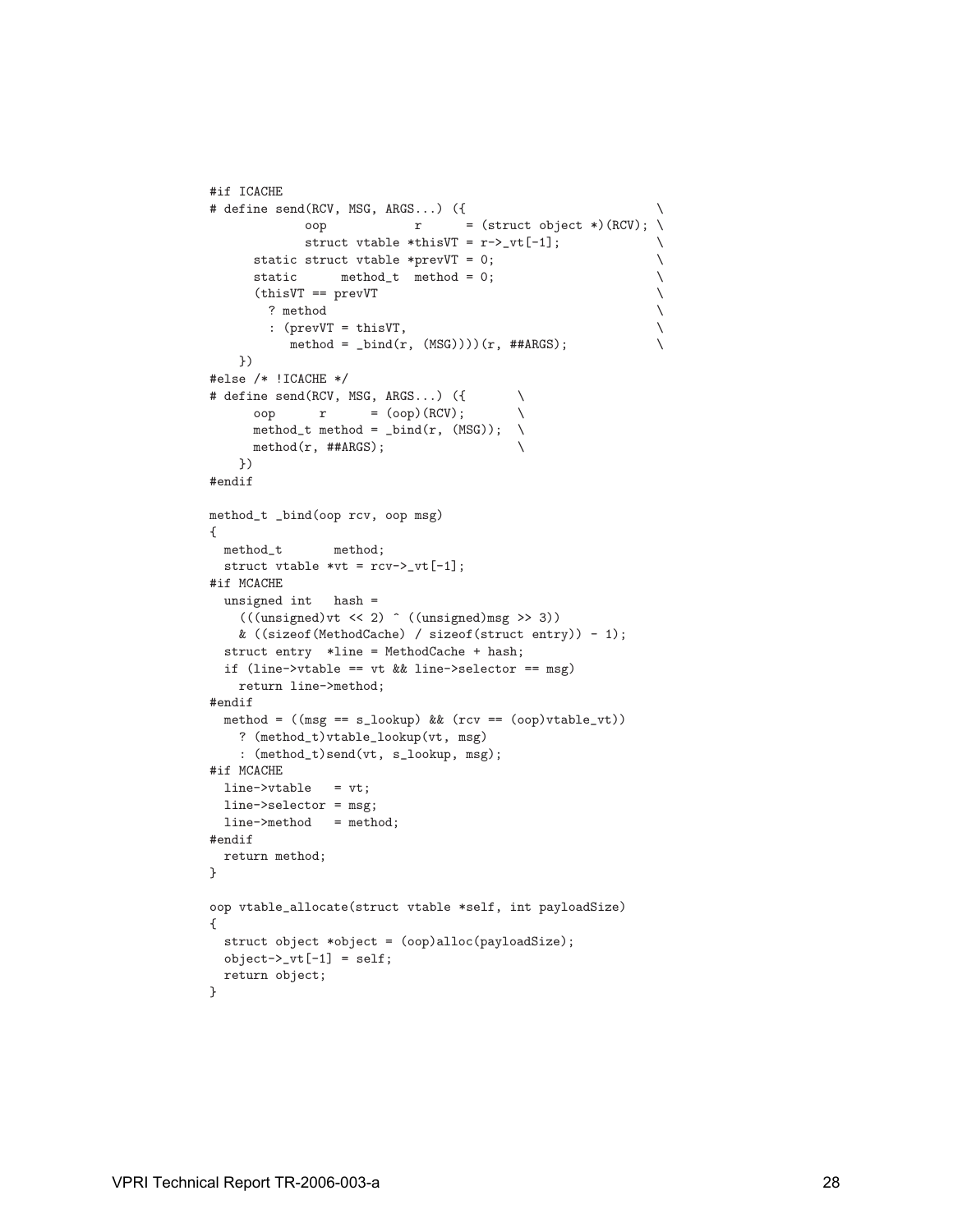```
struct vtable *vtable_delegated(struct vtable *self)
{
 struct vtable *child =
   (struct vtable *)vtable_allocate(self, sizeof(struct vtable));
 child->_vt[-1] = self ? self->_vt[-1] : 0;
 child\rightarrow size = 2;
 child->tally = 0;
 child->keys = (oop *)calloc(child->size, sizeof(oop));
 child->values = (oop *)calloc(child->size, sizeof(oop));
 child->parent = self;
 return child;
}
oop vtable_addMethod(struct vtable *self, oop key, oop method)
{
 int i;
 for (i = 0; i < self>-tally; ++i)if (key == self->keys[i])
     return self->values[i] = (oop)method;
 if (self->tally == self->size)
   {
     int sz= (self->size *= 2);self->keys = (oop *)realloc(self->keys, sizeof(oop) * sz);
     self->values = (oop *)realloc(self->values, sizeof(oop) * sz);
   }
 self->keys [self->tally ] = key;
 \verb|self-{}values[self-{}table+{}| = method ;return method;
}
oop vtable_lookup(struct vtable *self, oop key)
{
 int i;
 for (i = 0; i < self>-tally; ++i)if (key == self->keys[i])
     return self->values[i];
 if (self->parent)
   return send(self->parent, s_lookup, key);
 fprintf(stderr, "lookup failed %p %s\n",
          self, ((struct symbol *)key)->string);
 return 0;
}
```